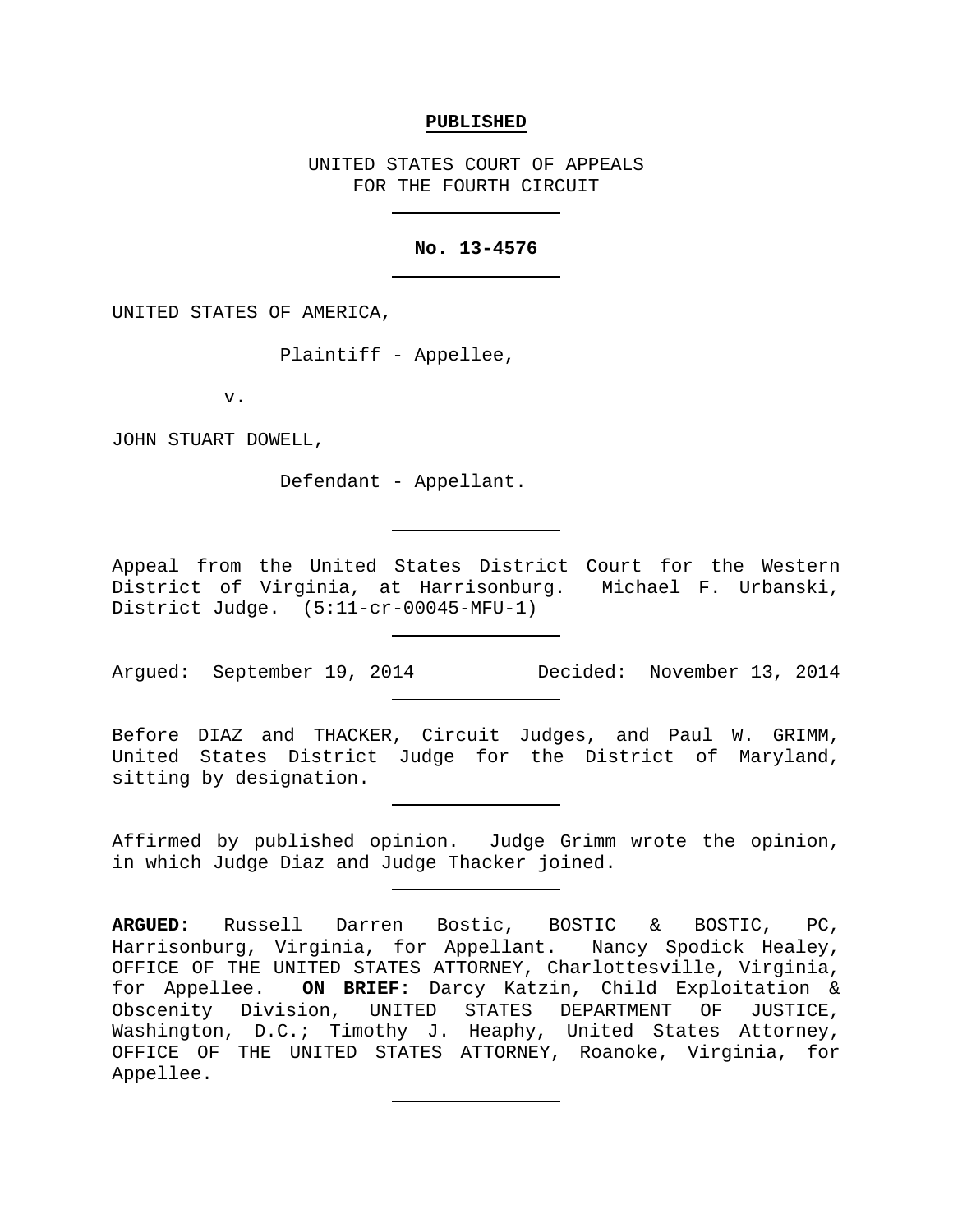GRIMM, District Judge:

John Stuart Dowell, having pleaded guilty to twelve counts of production of child pornography and one count of transportation of child pornography, appeals his 960-month sentence. On appeal, Dowell argues that his sentence violates the Eighth Amendment's prohibition of cruel and unusual punishment and is both procedurally and substantively unreasonable under 18 U.S.C. § 3553(a).

We hold that the district court erred in its Guidelines calculation when it incorrectly applied an upward adjustment for a "vulnerable victim" pursuant to U.S.S.G. § 3A1.1(b)(1) based upon one of the victims' age-related cognitive development and psychological vulnerability, factors that already were incorporated into an upward adjustment for the young age of Dowell's victims pursuant to U.S.S.G. §§ 2G2.1(b)(1) and  $2G2.2(b)(2)$ . However, because we find that error to be harmless and reject the remainder of Dowell's challenges, we affirm.

# I.

### A.

The relevant facts are undisputed. In late 2010 and early 2011, John Stuart Dowell was staying at a residence in Frederick County, Virginia. Over that time, Dowell recorded several videos of himself engaging in escalating sexual contact with a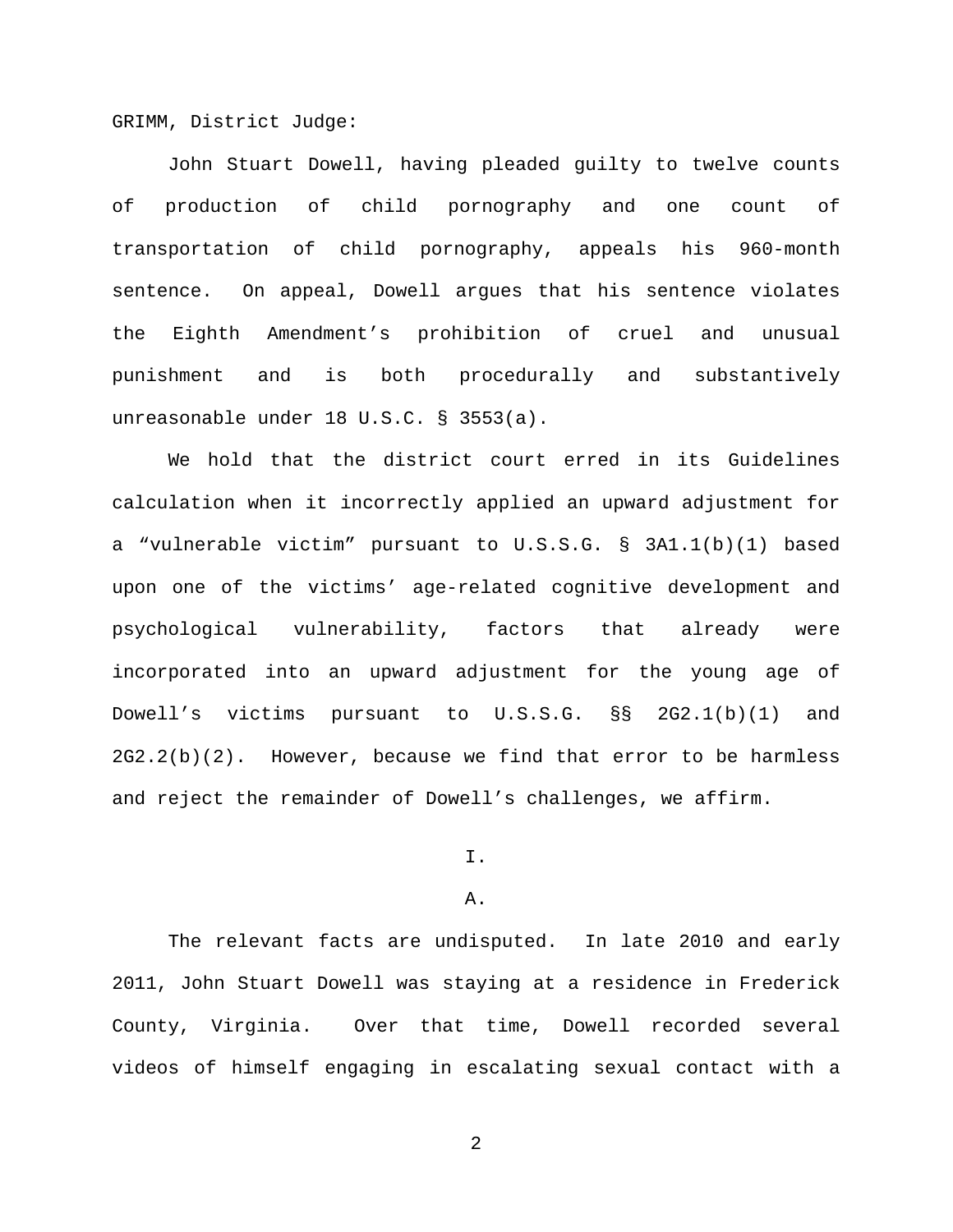three-year-old girl ("Minor A") and displaying the genitals of a five-year-old girl ("Minor B"), both of whom lived in the residence. The videos were stored on Dowell's personal computer and posted on the Internet, where Danish law enforcement officers discovered them and notified the Bureau of Immigration and Customs Enforcement of the videos' existence in August 2011. Around that same time, a relative of Dowell's turned over some of the same video clips to the Federal Bureau of Investigation and identified Dowell, the residence, and the children in the videos. An arrest warrant was issued and Dowell was arrested on October 26, 2011 at his residence in California.

A forensic examination of Dowell's computers uncovered over 70,000 pornographic images and videos, of which approximately seventy-five percent depicted child pornography or child erotica, and an additional ten percent comprised sexually explicit drawings of minors. The examination also revealed several videos of Minor A and Minor B, including depictions of Dowell touching, licking, and kissing the genital area of Minor A and exposing the genitals of Minor B. On December 14, 2011, a federal grand jury initially returned an indictment charging Dowell with one count of production of child pornography in violation of 18 U.S.C. §§ 2251(a) and 2251(e). A superseding indictment was returned on April 25, 2012, charging Dowell with twelve counts of production of child pornography -- ten with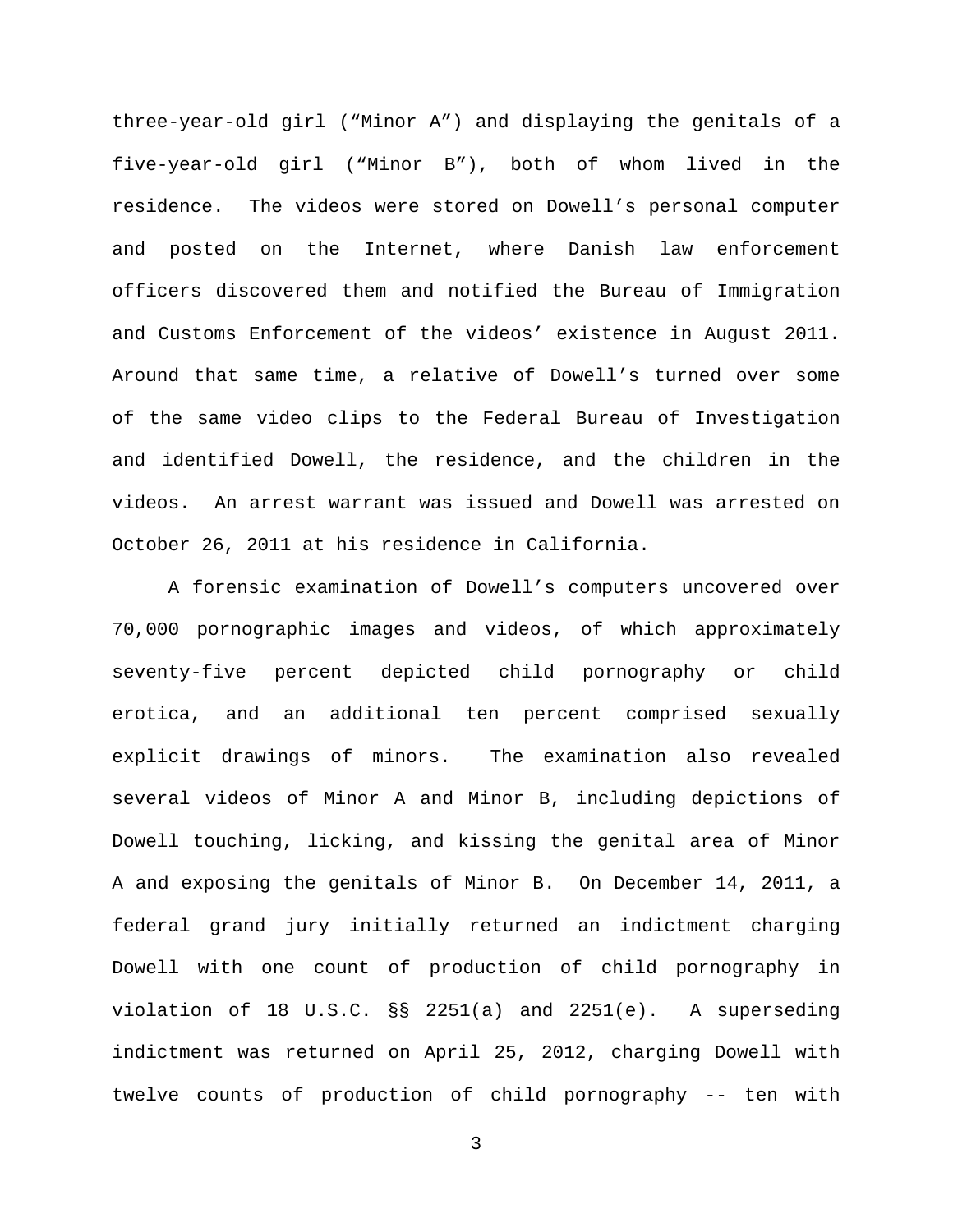respect to Minor A and two with respect to Minor B -- and one count of transportation of child pornography in violation of 18 U.S.C. §§ 2252(a)(1) and (b)(1). On October 3, 2012, Dowell entered a plea of guilty to each count of the superseding indictment.

## B.

During a lengthy sentencing hearing lasting over seven and one-half hours and comprising over 250 pages of transcript, the district court heard testimony regarding the quantity and nature of pornographic material on Dowell's computer and viewed the videos that he had produced of Minor A and Minor B. The court also heard expert testimony from a psychologist, who expressed the opinion that Dowell is a pedophile, "sexually attracted to females, nonexclusive type" -- meaning that he is attracted to adults as well as to children. J.A. 2[1](#page-3-0)0. $^1$  The psychologist also opined that, although the relevant evaluative measures suggested that Dowell was a relatively low risk to reoffend, those measures often are incomplete and pedophilia nevertheless is a chronic condition that is unlikely to go away as Dowell ages.

The court also heard argument on certain enhancements recommended in Dowell's Pre-Sentence Report (the "PSR"). As

<span id="page-3-0"></span> $1$  Citations to the "J.A." refer to the Joint Appendix filed by the parties in this appeal.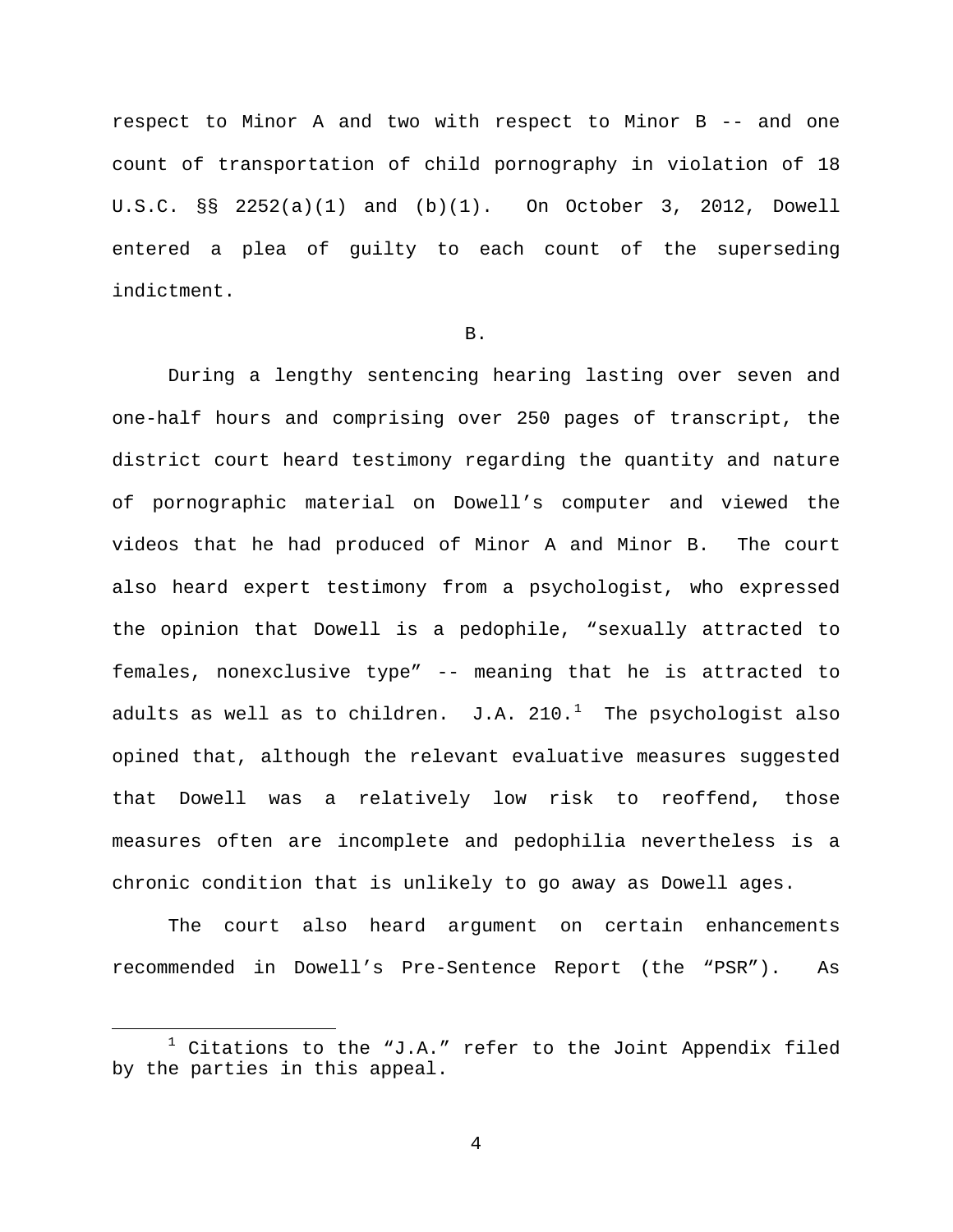relates to this appeal, Dowell argued against the PSR's recommendation to apply both a five-level enhancement with respect to count thirteen for transportation of child pornography because Dowell "engaged in a pattern of activity involving the sexual abuse or exploitation of a minor" pursuant to U.S.S.G. § 2G2.2(b)(5) and an additional five-level adjustment to the total offense level for "engag[ing] in a pattern of activity involving prohibited sexual conduct" pursuant to U.S.S.G. § 4B1.5(b)(1). J.A. 348–49; see id. at 361. Relying on the well-established principle that double counting is authorized unless the Guidelines expressly prohibit it, the district court applied both increases.

At sentencing, Dowell also challenged the PSR's recommendation that he receive an enhancement for a "vulnerable victim" pursuant to U.S.S.G. § 3A1.1(b)(1) with respect to counts one through ten and count thirteen, which was added in response to an earlier objection to the PSR by the Government. Dowell contended that, because the age of the victims already was accounted for by enhancements for victims under twelve years of age contained in U.S.S.G.  $\S$  2G2.1(b)(1)(A) and 2G2.2(b)(2), the vulnerable victim adjustment could not be applied simply because Dowell's victims were considerably younger than twelve. Relying on United States v. Jenkins, 712 F.3d 209 (5th Cir. 2013), and United States v. Wright, 373 F.3d 935 (9th Cir.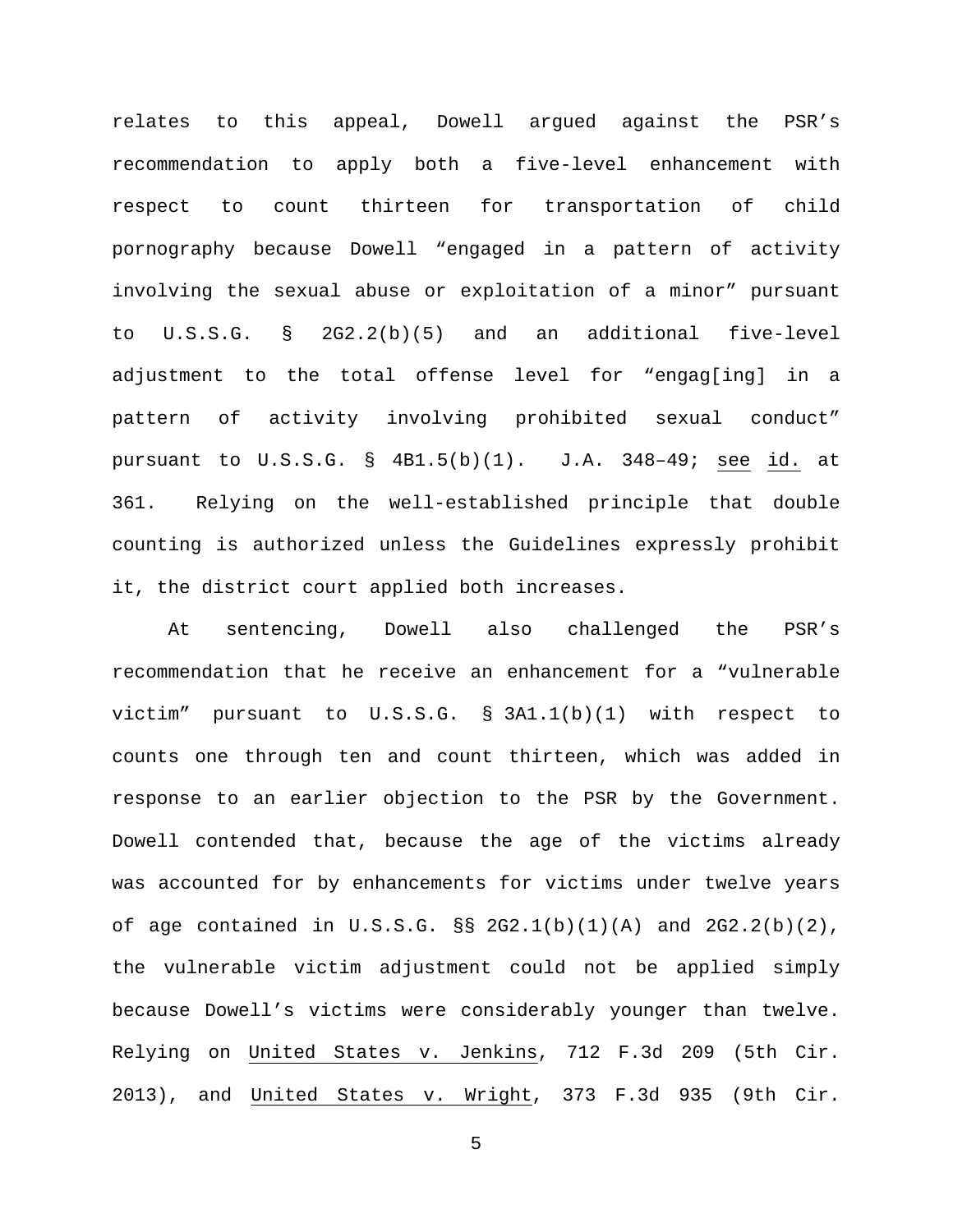2004), the district court concluded that, "though the characteristics of being an infant or toddler tend to correlate with age, they can exist independently of age, and are not the same thing as merely not having attained the age of 12 years." J.A. 171. Accordingly, the district court applied the vulnerable victim enhancement with respect to Minor A based on her cognitive development and "unique concerns about the moral and psychological development of the child" that, though related to her age, can exist independently of age and "recognize a vulnerability beyond age per se." Id.

Following the testimony, arguments from counsel, and Dowell's allocution, the court calculated Dowell's Guidelines range as follows:

With respect to counts one through twelve, the court adopted the recommendations of the PSR, applying a vulnerable victim enhancement to counts one through ten relating to Minor A, as well as several other sentencing enhancements that are not challenged on appeal. This yielded a total offense level of 40 with respect to seven counts (counts one to three, five to seven, and ten); a total offense level of 42 with respect to three counts (counts four, eight, and nine); and a total offense level of 38 with respect to two counts (counts eleven and twelve). For count thirteen, the court rejected the PSR's recommendation for an enhancement for distribution of child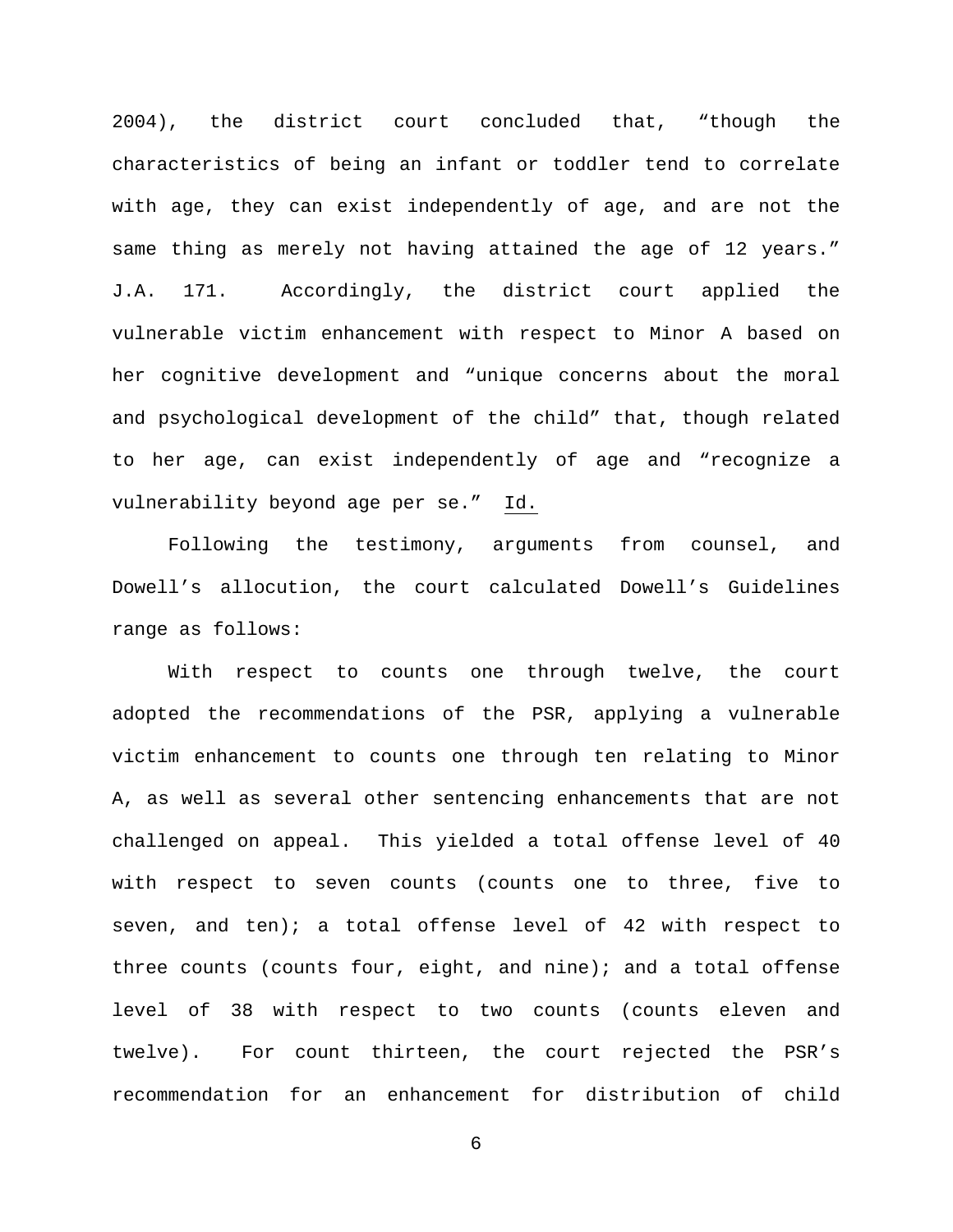pornography under § 2G2.2(b)(3)(F), but otherwise adopted the PSR's findings, including a vulnerable victim adjustment because of Minor A's extremely young age and an enhancement for a pattern of activity involving the sexual abuse of a minor pursuant to § 2G2.2(b)(5), yielding a final offense level of 42 for that count.

Pursuant to the Sentencing Guidelines' provisions for multiple counts, § 3D1.4, the court applied a five-level increase. The court then decreased the offense level by three levels for acceptance of responsibility under  $\S$  3E1.1(a)-(b), yielding an offense level of 44. The court then applied an additional five-level increase under § 4B1.5(b)(1) for a pattern of activity involving prohibited sexual conduct, yielding a final total offense level of 49, which pursuant to Chapter 5, Part A of the Sentencing Guidelines, is treated as a level 43, the highest possible offense level. For all criminal history categories, the Guidelines range for level 43 is life imprisonment.

Both the Government and the PSR recommended a total sentence of 4,560 months, calculated by adding the statutory maximum for each count consecutively pursuant to U.S.S.G. § 5G1.2. However, the district court found the recommended sentence to be unrealistic and not required by § 5G1.2, and, in light of Dowell's age, determined that a sentence of 960 months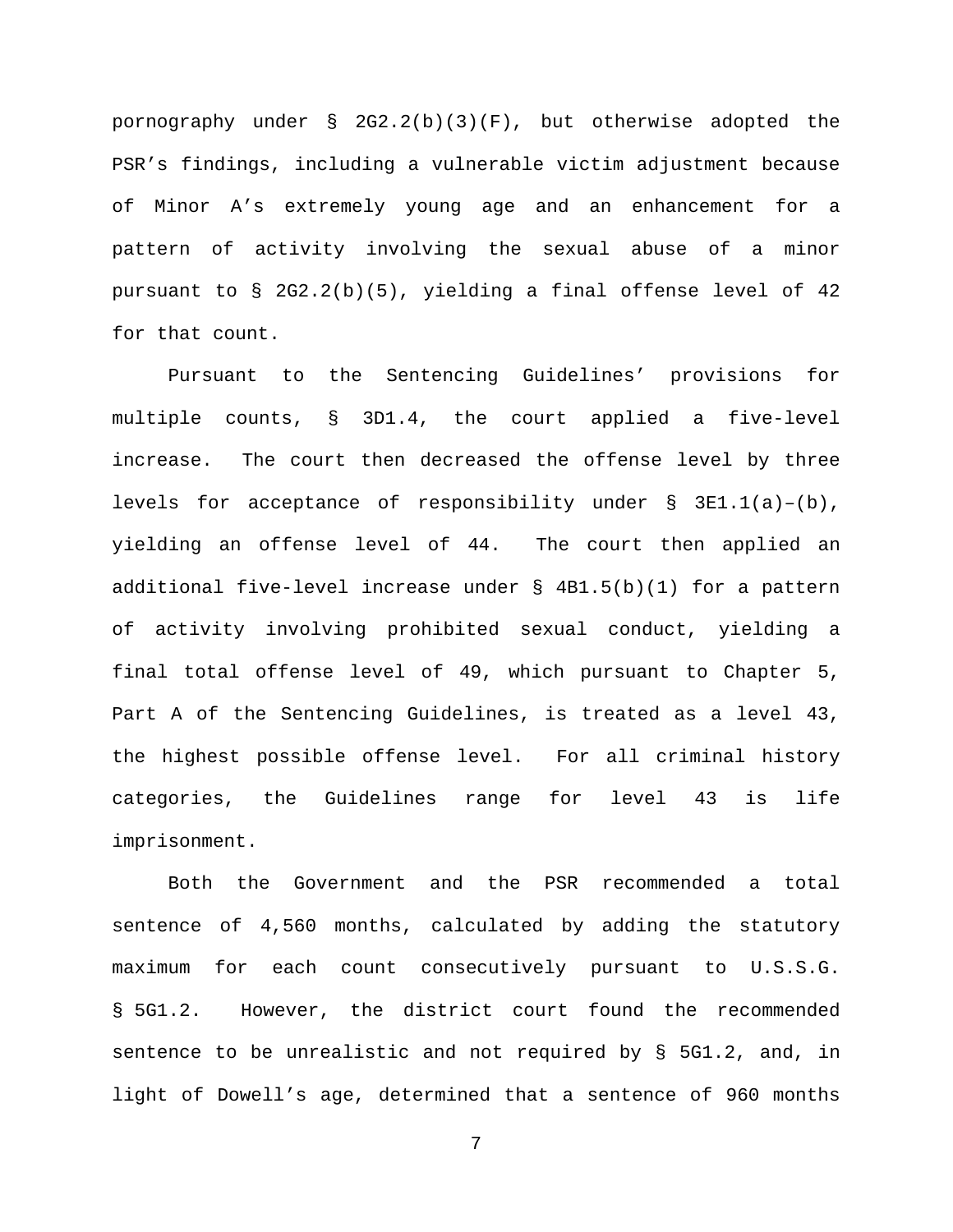was tantamount to a life sentence. As the district court explained, "under this guideline range the defendant will be 127 years  $[old]$  when this term runs out  $\ldots$  . . . Given his age, there's no practical reason, no reason under the guidelines or the case law, to calculate the guidelines to run any additional sentences consecutive beyond the 960 months." J.A. 308.

After considering the Sentencing Guidelines and the factors set forth in 18 U.S.C. § 3553(a), the court imposed what it characterized as a Guidelines sentence of 960 months' imprisonment, calculated as "the extent necessary to produce a combined sentence equal to the total punishment of life." J.A. 307. In explaining its reasoning, the court said, "[a]s regards that three-year-old child, this crime is predatory. This crime is premeditated. This crime is calculated. This crime was designed to get that child to a point where she, in her young, young, young, and undeveloped cognitive state, became interested in this behavior," id. at 311, and noted as well that the videos that Dowell made in Virginia had been distributed as far away as Denmark. The court also found that "this defendant spent ten years involved in child pornography, touched these children, molested this one girl, videoed it, and kept right on viewing it until he was arrested. To protect the public from Mr. Dowell . . . demands a life term." Id. at 313. Dowell appealed.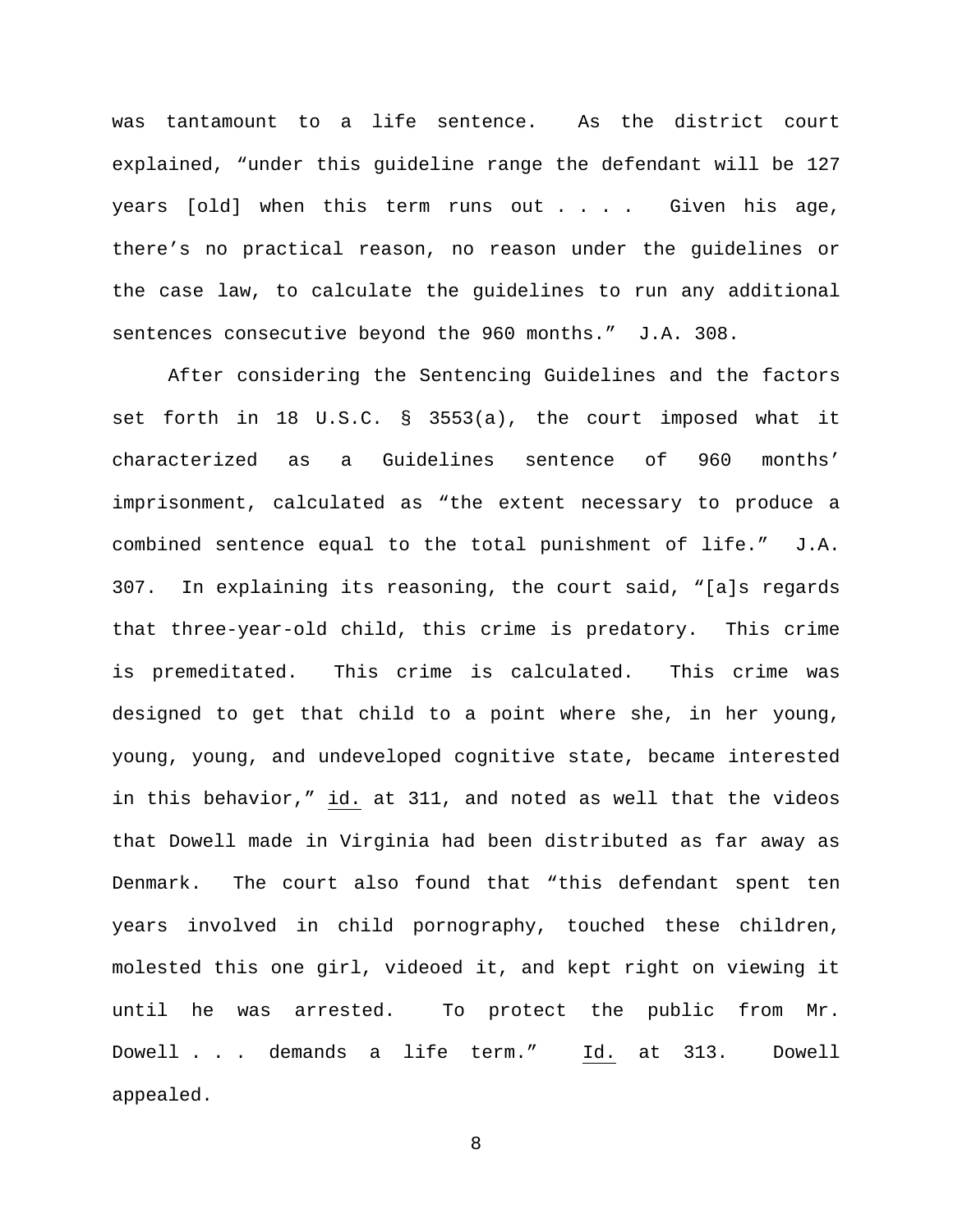Dowell challenges his sentence as a violation of the Eighth Amendment's prohibition of cruel and unusual punishment on the grounds it is disproportionate to the severity of his crimes. We review de novo constitutional claims, including whether a sentence is proportional under the Eighth Amendment. United States v. Myers, 280 F.3d 407, 416 (4th Cir. 2002).

The Eighth Amendment states: "Excessive bail shall not be required, nor excessive fines imposed, nor cruel and unusual punishments inflicted." U.S. Const. amend. VIII. "The concept of proportionality is central to the Eighth Amendment. Embodied in the Constitution's ban on cruel and unusual punishments is the 'precept of justice that punishment for crime should be graduated and proportioned to [the] offense.'" Graham v. Florida, 560 U.S. 48, 59 (2010) (quoting Weems v. United States, 217 U.S. 349, 367 (1910) (emendation in original)). Accordingly, a disproportionate sentence may be cruel and unusual even if it is not "inherently barbaric." Id.

[A] court's proportionality analysis under the Eighth Amendment should be guided by objective criteria, including (i) the gravity of the offense and the harshness of the penalty; (ii) the sentences imposed on other criminals in the same jurisdiction; and (iii) the sentences imposed for commission of the same crime in other jurisdictions.

Solem v. Helm, 463 U.S. 277, 292 (1983). A defendant may raise two types of Eighth Amendment challenges to his sentence: He may

9

II.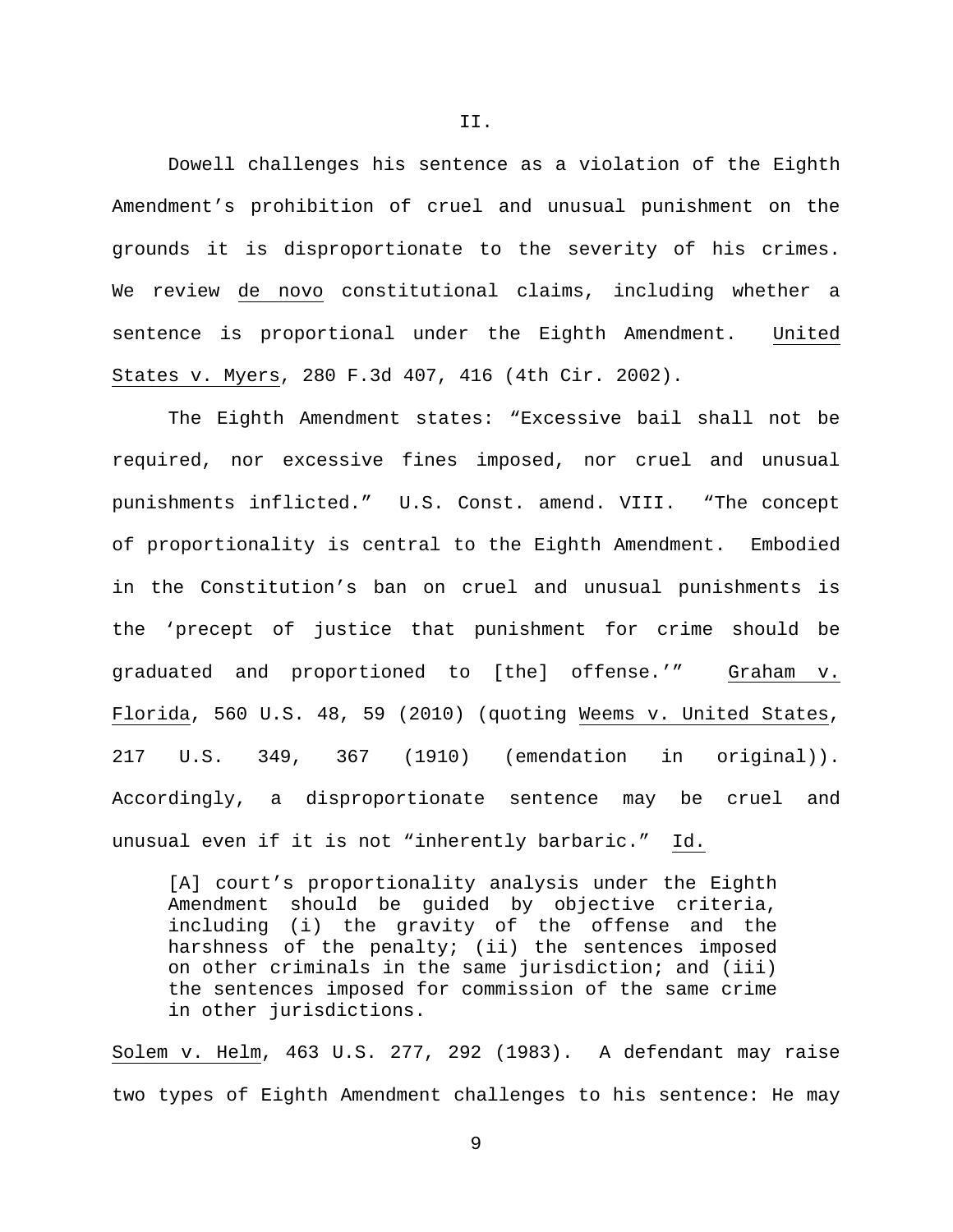raise an "as-applied" challenge on the grounds that "the length of a certain term-of-years sentence [is] disproportionate 'given all the circumstances in a particular case,'" or he may raise a "categorical" challenge asserting "that an entire class of sentences is disproportionate based on 'the nature of the offense' or 'the characteristics of the offender.'" United States v. Cobler, 748 F.3d 570, 575 (4th Cir. 2014) (quoting Graham, 560 U.S. at 59–60).

Dowell raises only an as-applied challenge to his sentence.

In the context of an as-applied challenge, the<br>[Supreme] Court has explained that the "narrow [Supreme] Court has proportionality principle" of the Eighth Amendment "does not require strict proportionality between crime and sentence," but "forbids only extreme sentences that are grossly disproportionate to the crime." Before an appellate court concludes that a sentence is<br>grossly disproportionate based on an as-applied grossly disproportionate based on an as-applied challenge, the court first must determine that a "threshold comparison" of the gravity of the offense and the severity of the sentence "leads to an inference of gross disproportionality." In the "rare case" that a reviewing court concludes that such an inference may be drawn, the court is required to compare the defendant's sentence: (1) to sentences for other offenses in the same jurisdiction; and (2) to sentences for similar offenses in other jurisdictions.<br>If this extended analysis validates the threshold this extended analysis validates the threshold<br>ermination that the sentence is grossly determination that the sentence is grossly disproportionate, the sentence is deemed "cruel and unusual" punishment under the Eighth Amendment.

Id. (internal citations omitted).

This "'extensive proportionality analysis' is required 'only in those cases involving life sentences without parole,' or, alternatively, in cases involving 'terms of years without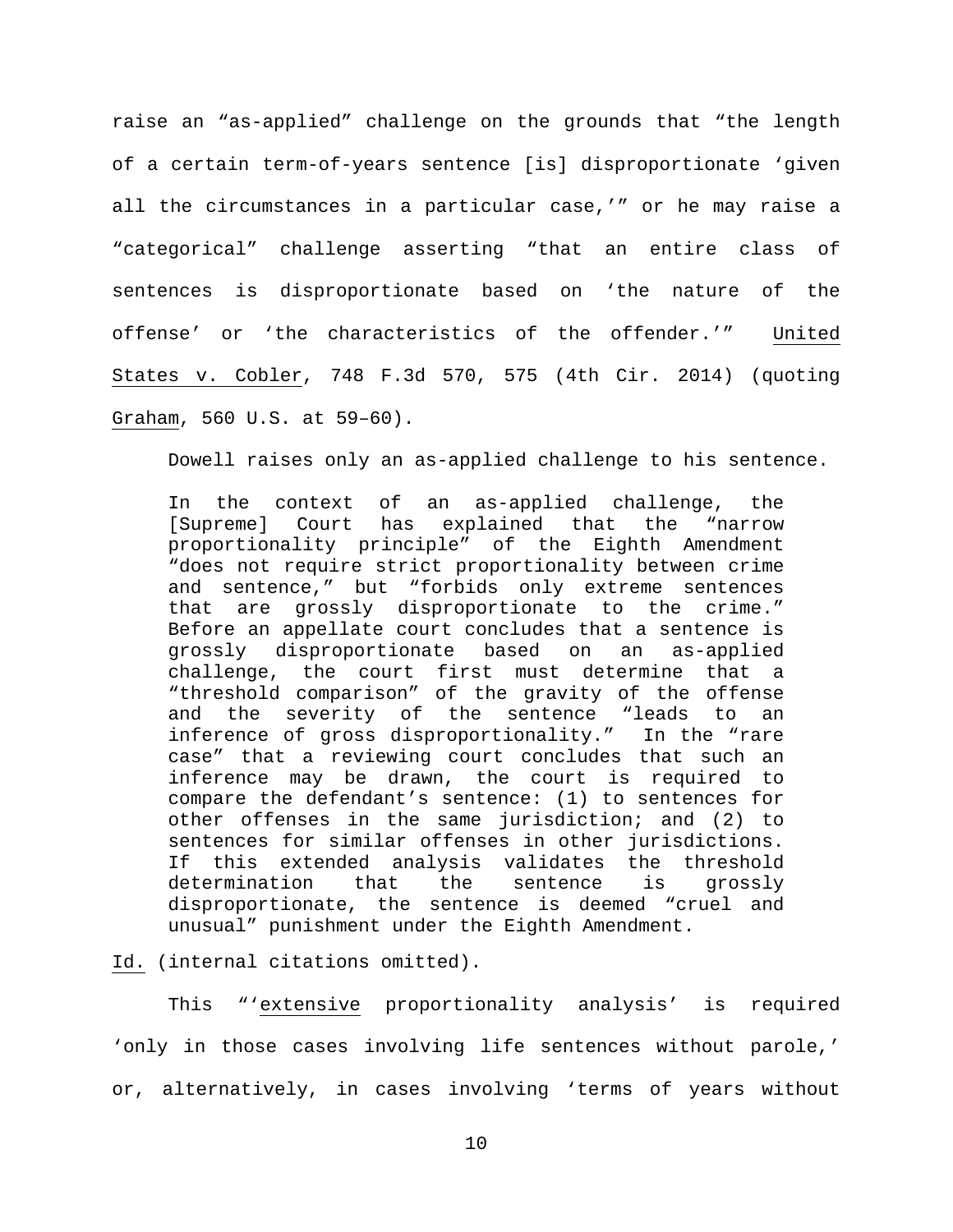parole' that are functionally equivalent to life sentences 'because of [the defendants'] ages.'" Id. at 578 (quoting United States v. Rhodes, 779 F.2d 1019, 1028 (4th Cir. 1985) (emendations in original)); cf. Rhodes, 779 F.2d at 1028–29 (requiring only "simple matching" of facts against Solem principles where the sentence is for a term of years). As the First Circuit has observed, "instances of gross disproportionality will be hen's-teeth rare," United States v. Polk, 546 F.3d 74, 76 (1st Cir. 2008), and the Supreme Court has held a sentence of life without parole to run afoul of the Eighth Amendment only once, in Solem, where the defendant had pleaded guilty to uttering a "no account" check for \$100. 463 U.S. at 281–84, 295 (noting that Helm was convicted of "'one of the most passive felonies a person could commit'"); see also Cobler, 748 F.3d at 575–76.

Importantly, we recently addressed and rejected a nearly identical challenge to a lengthy sentence in United States v. Cobler. Cobler, who was twenty-eight years old, pleaded guilty to three counts of production of child pornography, one count of transportation of child pornography, and one count of possession of child pornography. Id. at 574. The district court imposed a Guidelines sentence of 1,440 months, or 120 years. Id. On appeal, this Court began by considering "whether a threshold comparison of the gravity of Cobler's offenses and the severity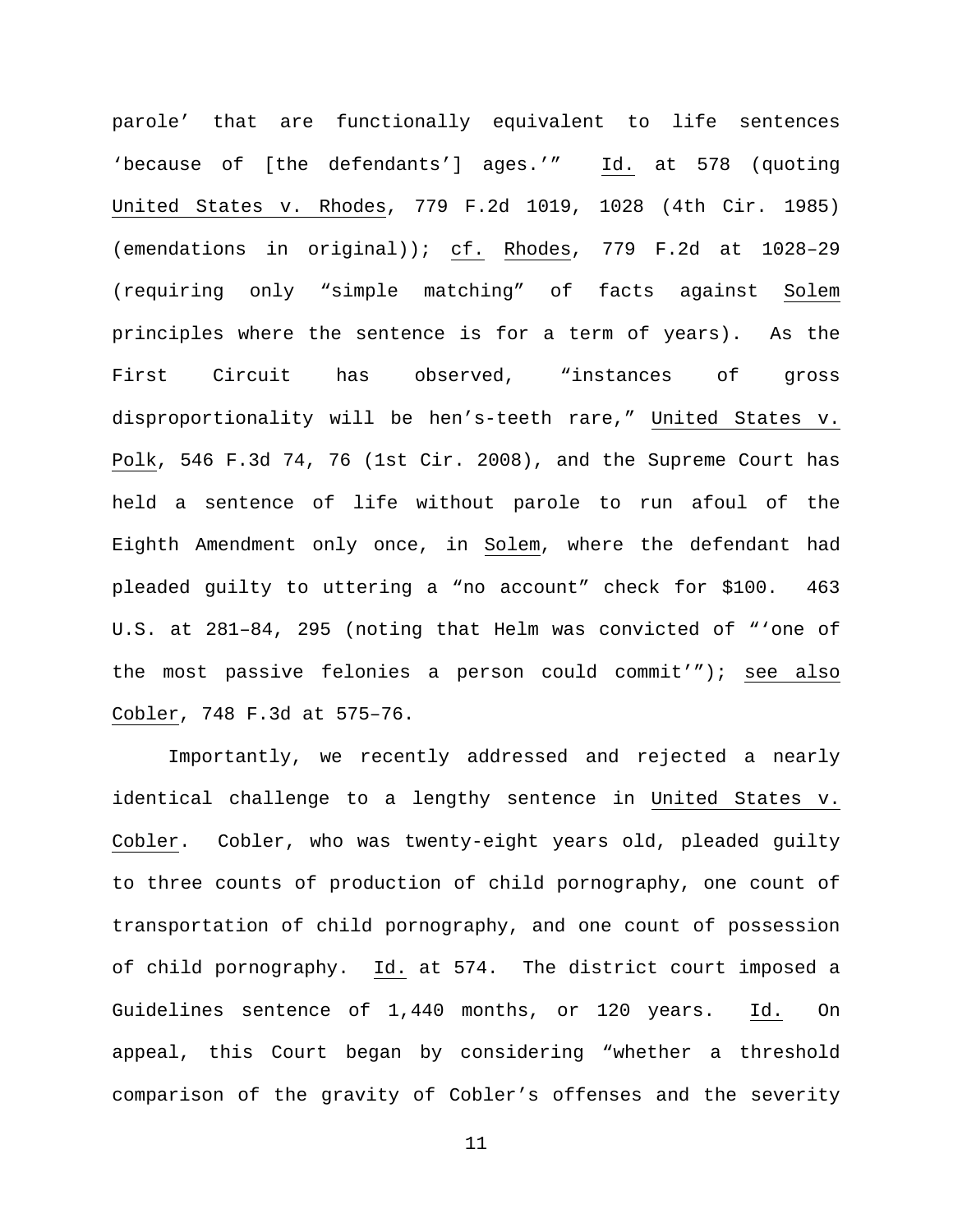of his sentence leads us to infer that his sentence is grossly disproportionate to his crimes." Id. at 579–80. We rejected Cobler's as-applied proportionality challenge, saying:

Given the shocking and vile conduct underlying these criminal convictions, we hold that Cobler has failed to substantiate the required threshold inference of gross disproportionality. Even assuming, without deciding, that Cobler's 120-year term of imprisonment is functionally equivalent to a sentence of life imprisonment without the possibility of parole, we conclude that Cobler's multiple child pornography crimes are at least as grave as [possession of 672 grams of cocaine] in [Harmelin v. Michigan], which the Supreme Court deemed sufficiently egregious to justify a similar sentence. See 501 U.S. at 996.

Cobler, 748 F.3d at 580 (footnote omitted).

As Dowell's counsel acknowledged at argument, this case is indistinguishable from Cobler. In Cobler, we noted that "Cobler possess[ed] large quantities of child pornography"; "created depictions of his own sexual exploitation, molestation, and abuse of a four-year-old child"; and "was aware that his sexual contact with the child could have caused the child to contract Cobler's serious communicable disease." 748 F.3d at 580. Although Dowell did not expose his victims to the risk of disease, he nevertheless possessed tens of thousands of images of child pornography, abused extremely young victims –- aged three and five –- and was convicted of many more counts than Cobler had been. Dowell has advanced no reason, and we see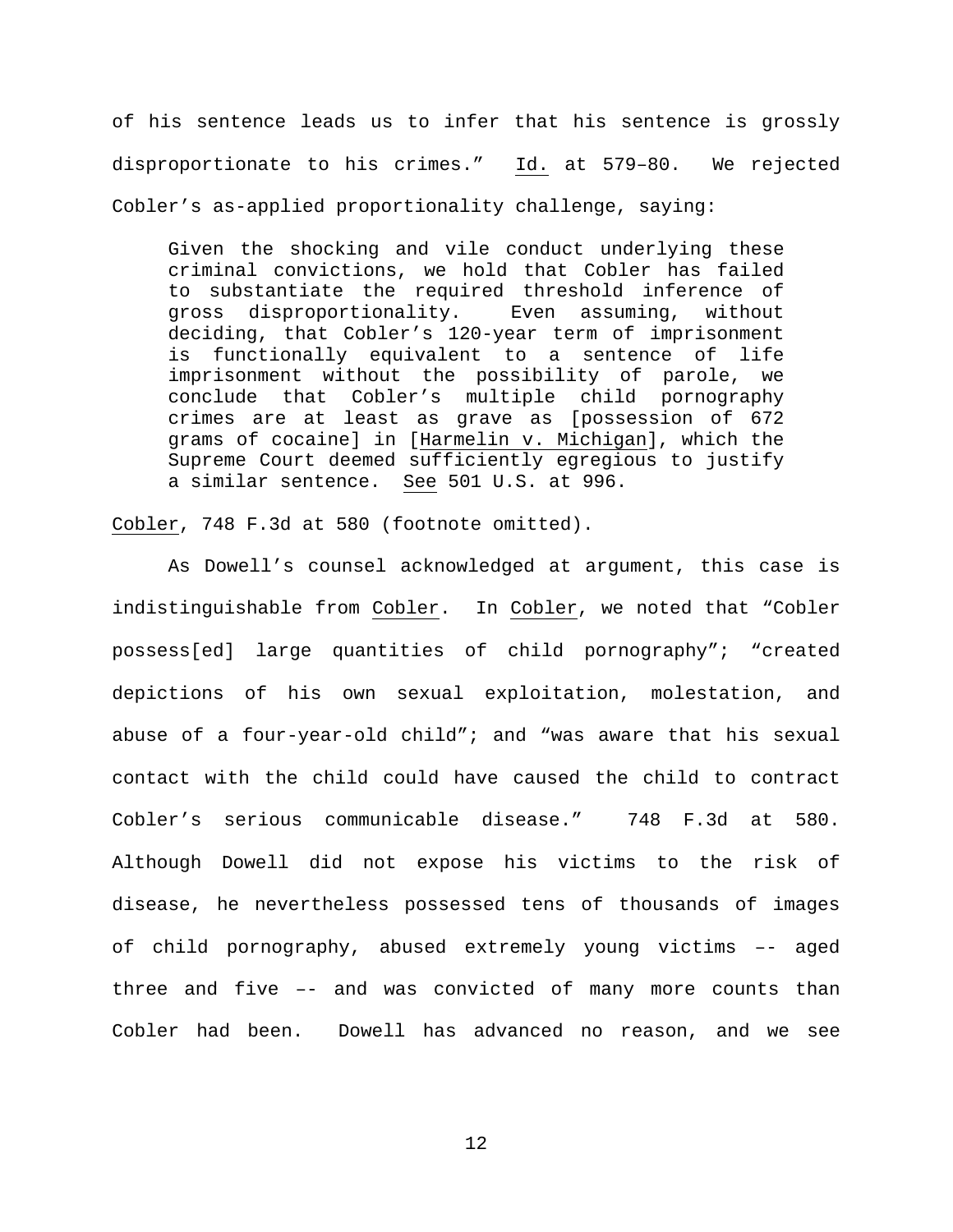none, to depart from the analysis of Cobler, and therefore we reject Dowell's Eighth Amendment challenge.

Moreover, even were we not bound by our recent case law, Dowell has not shown that his sentence is so grossly disproportionate as to run afoul of the Eighth Amendment. As in Cobler, we may assume, without deciding, that Dowell's eightyyear sentence -— lasting until he is 127 years of age -— is the functional equivalent of a life sentence without the possibility of parole.<sup>[2](#page-12-0)</sup> However, Dowell has not shown that he can survive even a "threshold comparison" between the severity of his crime and his punishment. See Graham, 560 U.S. at 60.

Dowell argues that his punishment is disproportionate because his crimes were nonviolent. According to Dowell, "the child was never placed in any danger"; was "not physically injured in any way, shape, or form"; and was not penetrated, and therefore Dowell has been given an unduly severe sentence for a

<span id="page-12-0"></span> $2$  In so assuming, we note that the district court expressly stated its intent to craft a life sentence without the possibility of parole in accordance with the Guidelines' range of life and rejected the Government's request to impose a sentence of 4,560 months, or 380 years, because it made "no practical sense" in relation to the defendant's life expectancy. J.A. 193. Because neither party has objected to the district court's characterization of its sentence, we also will treat it as a life sentence for Guidelines purposes. We express no view on the district court's interpretation of U.S.S.G. § 5G1.2 to reach a Guidelines range of 960 months instead of 4,560 months because that issue has not been raised on appeal.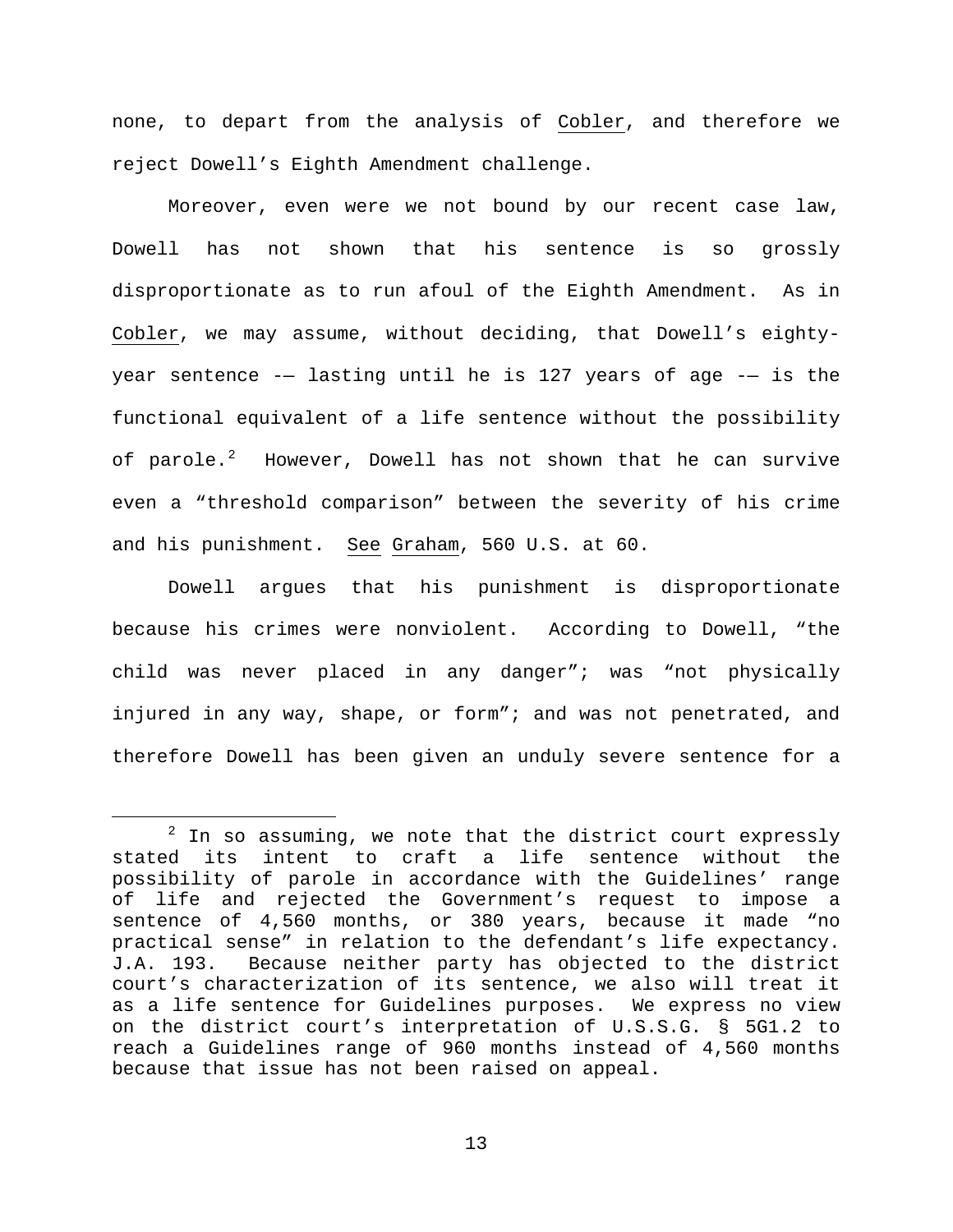nonviolent crime. Appellant's Br. 10. We reject out of hand the notion that the sexual abuse of a child can be considered nonviolent merely because it does not lead to physical or lifethreatening injuries. Simply put, Dowell's acts of abuse inflicted injuries that may run deeper and last longer than any physical injuries, and the notion that, in abusing his victims, he did not expose them to danger lacks any rational basis. This particularly is so where, as here, the videos Dowell made of his young victims were posted on the Internet, exposing them to future embarrassment, humiliation, and psychological injury. "It has been found that sexually exploited children are unable to develop healthy affectionate relationships in later life, have sexual dysfunctions, and have a tendency to become sexual abusers as adults." New York v. Ferber, 458 U.S. 747, 758 n.9 (1982) (citations omitted). The mere fact that Dowell's acts of abuse did not inflict immediate physical injury does not render his sentence disproportionate. Because Dowell has not raised an inference of gross disproportionality -- and because he likely could not do so in light of Cobler -- we conclude that his 960 month sentence does not constitute cruel and unusual punishment under the Eighth Amendment.

# III.

The reasonableness of a sentence under 18 U.S.C. § 3553(a) is reviewed under an abuse of discretion standard, irrespective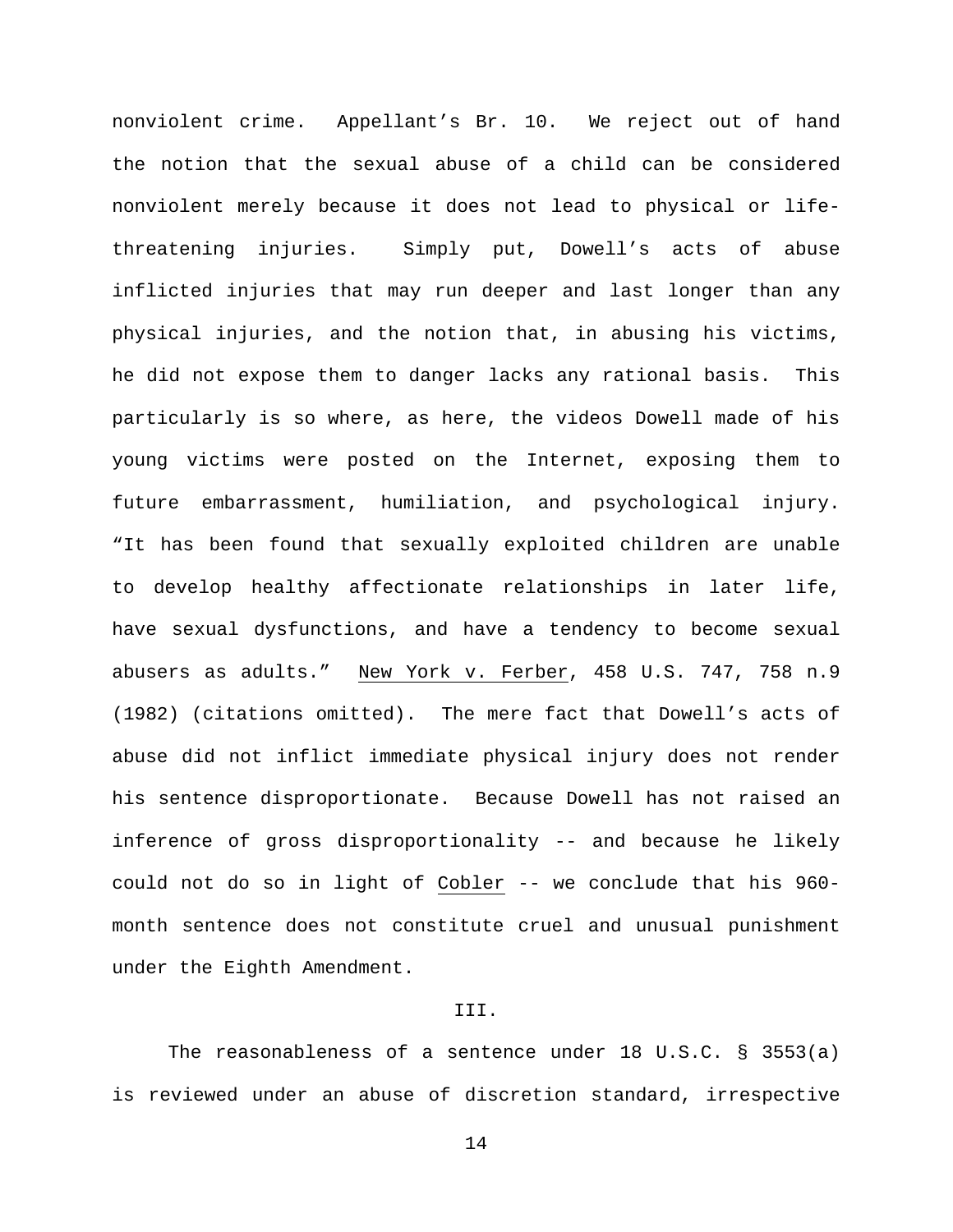of whether the sentence imposed is within or outside of the Guidelines range. Gall v. United States, 552 U.S. 38, 51 (2007). This reasonableness review has both a procedural and a substantive component. United States v. Boulware, 604 F.3d 832, 837 (4th Cir. 2010). This analysis requires us to

first ensure that the district court committed no significant procedural error, such as failing to calculate (or improperly calculating) the Guidelines range, treating the Guidelines range as mandatory, failing to consider the § 3553(a) factors, selecting a sentence based on clearly erroneous facts, or failing to adequately explain the chosen sentence –- including an explanation for any deviation from the Guidelines range. Assuming that the district court's sentencing decision is procedurally sound, the appellate court should then consider the substantive reasonableness of the sentence imposed under an abuse-of-discretion standard.

Gall, 552 U.S. at 51. In reviewing the application of the Sentencing Guidelines, "[i]f the issue turns primarily on a factual determination, an appellate court should apply the 'clearly erroneous' standard." United States v. Daughtrey, 874 F.2d 213, 217 (4th Cir. 1989). However, a question relating to the legal interpretation of the Guidelines is subject to de novo review. United States v. Schaal, 340 F.3d 196, 198 (4th Cir. 2003).

#### A.

Dowell first argues that the district court impermissibly double-counted when it applied both U.S.S.G. § 2G2.2(b)(5) and § 4B1.5(b)(1), both of which provide for five-level increases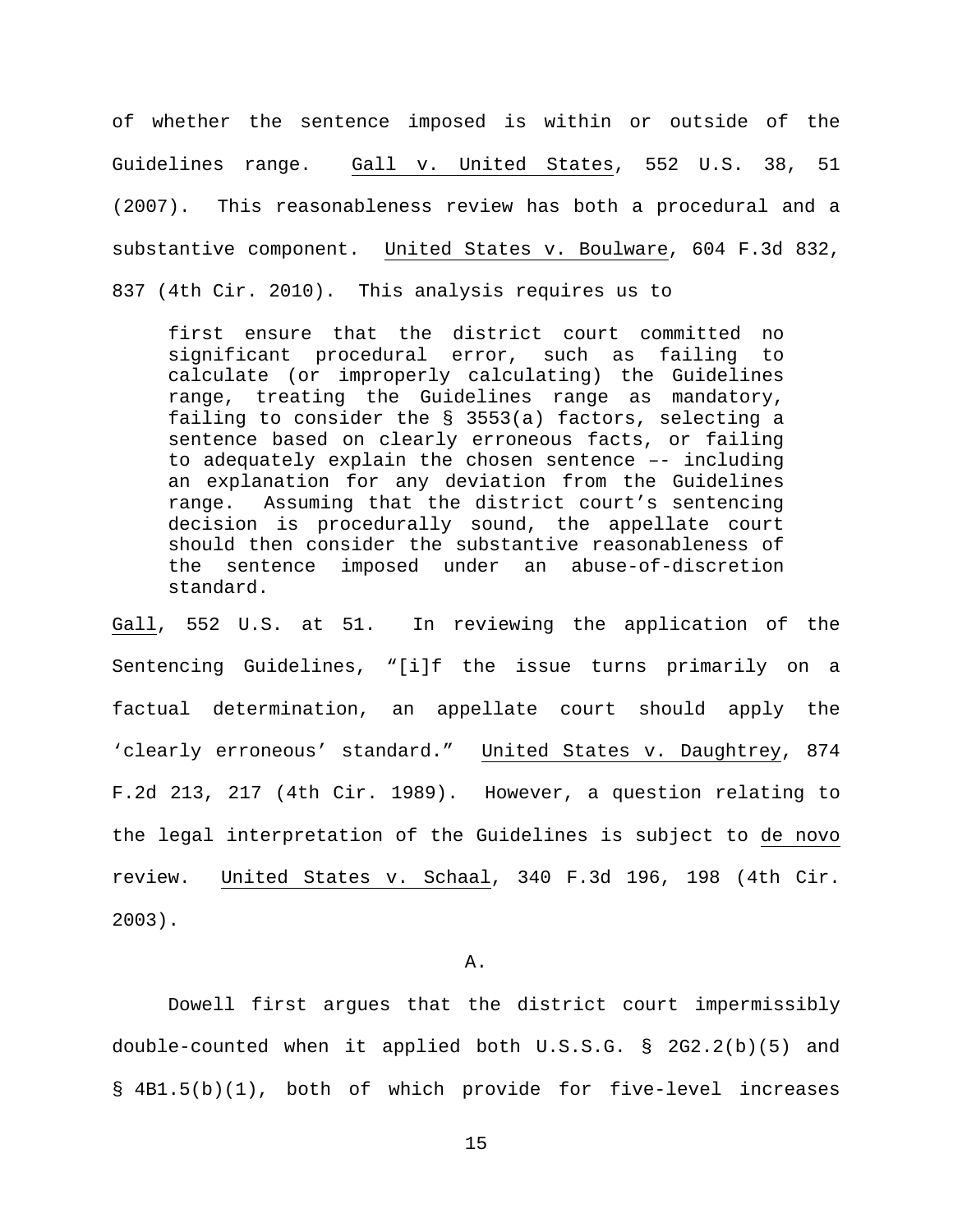for a pattern of unlawful sexual conduct. "Double counting occurs when a provision of the Guidelines is applied to increase punishment on the basis of a consideration that has been accounted for by application of another Guideline provision or by application of a statute." United States v. Reevey, 364 F.3d 151, 158 (4th Cir. 2004). "[T]here is a presumption that double counting is proper where not expressly prohibited by the guidelines." United States v. Hampton, 628 F.3d 654, 664 (4th Cir. 2010).

There is no question that the Guidelines provisions in question account for similar conduct. Section 2G2.2(b)(5) provides for a five-level increase above the base offense level for, *inter alia*, transportation of child pornography where "the defendant engaged in a pattern of activity involving the sexual abuse or exploitation of a minor." Section 4B1.5(b) states:

In any case in which the defendant's instant offense of conviction is a covered sex crime, . . . and the defendant engaged in a pattern of activity involving prohibited sexual conduct: (1) The offense level shall be 5 plus the offense level determined under Chapters Two and Three.

In United States v. Schellenberger, an unpublished panel opinion, we held that applying both of these provisions to the same conduct was permitted because it was not expressly prohibited by the Guidelines. 246 F. App'x 830, 832 (4th Cir.  $2007$ ). Further, we observed that "§ 4B1.5(b)(1) states that the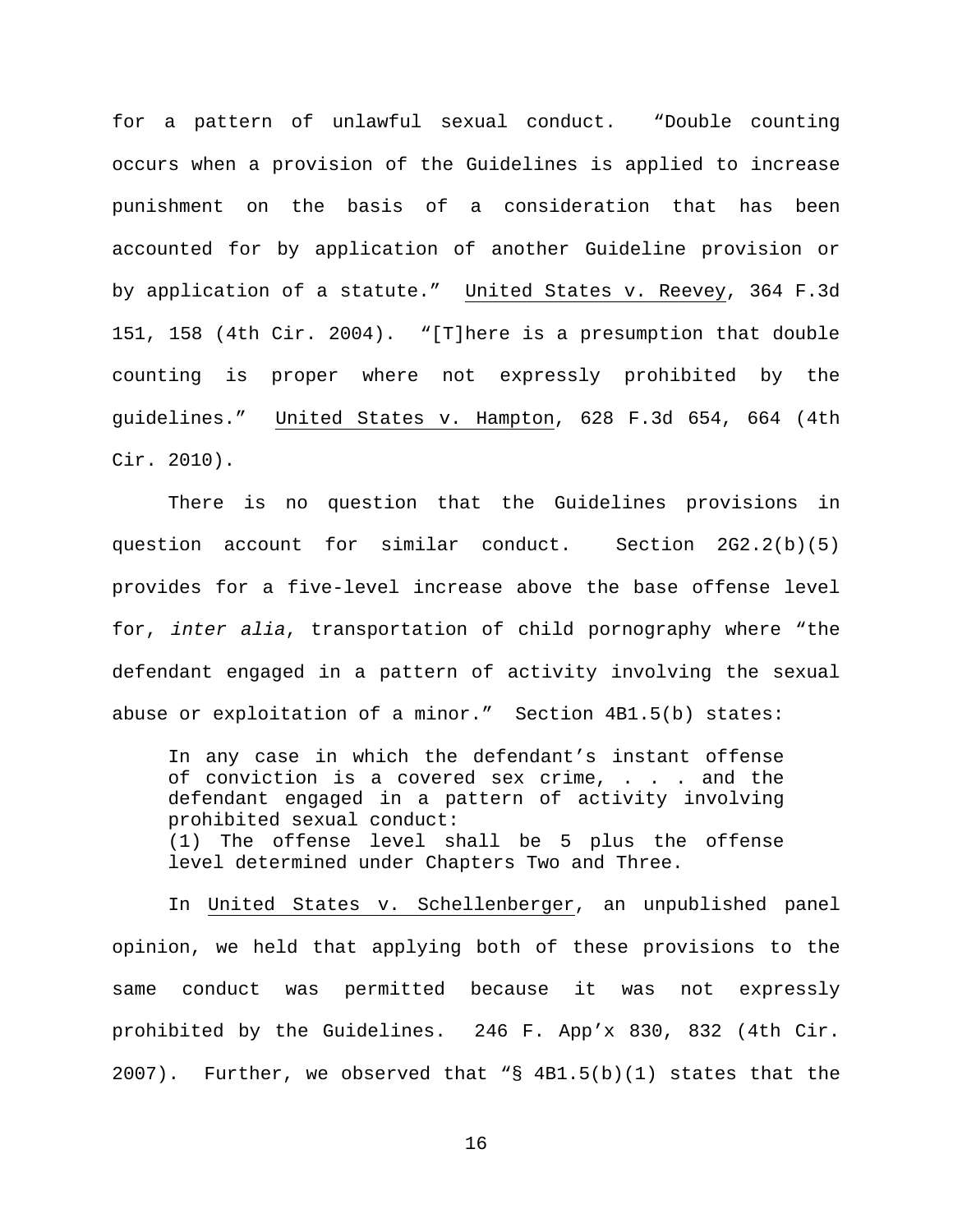five-level enhancement is to be added to the offense levels determined under Chapters Two and Three. Thus, the guidelines intend the cumulative application of these enhancements." Id.

Dowell has cited no case law to the contrary, nor has he provided any support for his position other than to argue that both provisions cover the same conduct in this case. But this is not a sufficient basis to find impermissible double-counting. See Hampton, 628 F.3d at 664. And in any event, though covering similar conduct,  $\S$  2G2.2(b)(5) and  $\S$  4B1.5(b)(1) serve distinctly different goals. Whereas § 2G2.2(b)(5) provides an enhancement for offense-specific conduct as it relates to Dowell's child pornography offenses, § 4B1.5(b)(1) is located in Chapter Four of the Guidelines under the provisions covering "Career Offenders and Criminal Livelihood." This placement is explained by the background commentary, which states that § 4B1.5(b)(1) "applies to offenders . . . who present a continuing danger to the public," and is derived from congressional directives "to ensure lengthy incarceration for offenders who engage in a pattern of activity involving the sexual abuse or exploitation of minors." § 4B1.5(b)(1) cmt. background. That is to say, § 4B1.5(b)(1) aims not merely to punish a defendant for the specific characteristics of the offenses of conviction, as does § 2G2.2(b)(5), but to allow a district court to impose an enhanced period of incarceration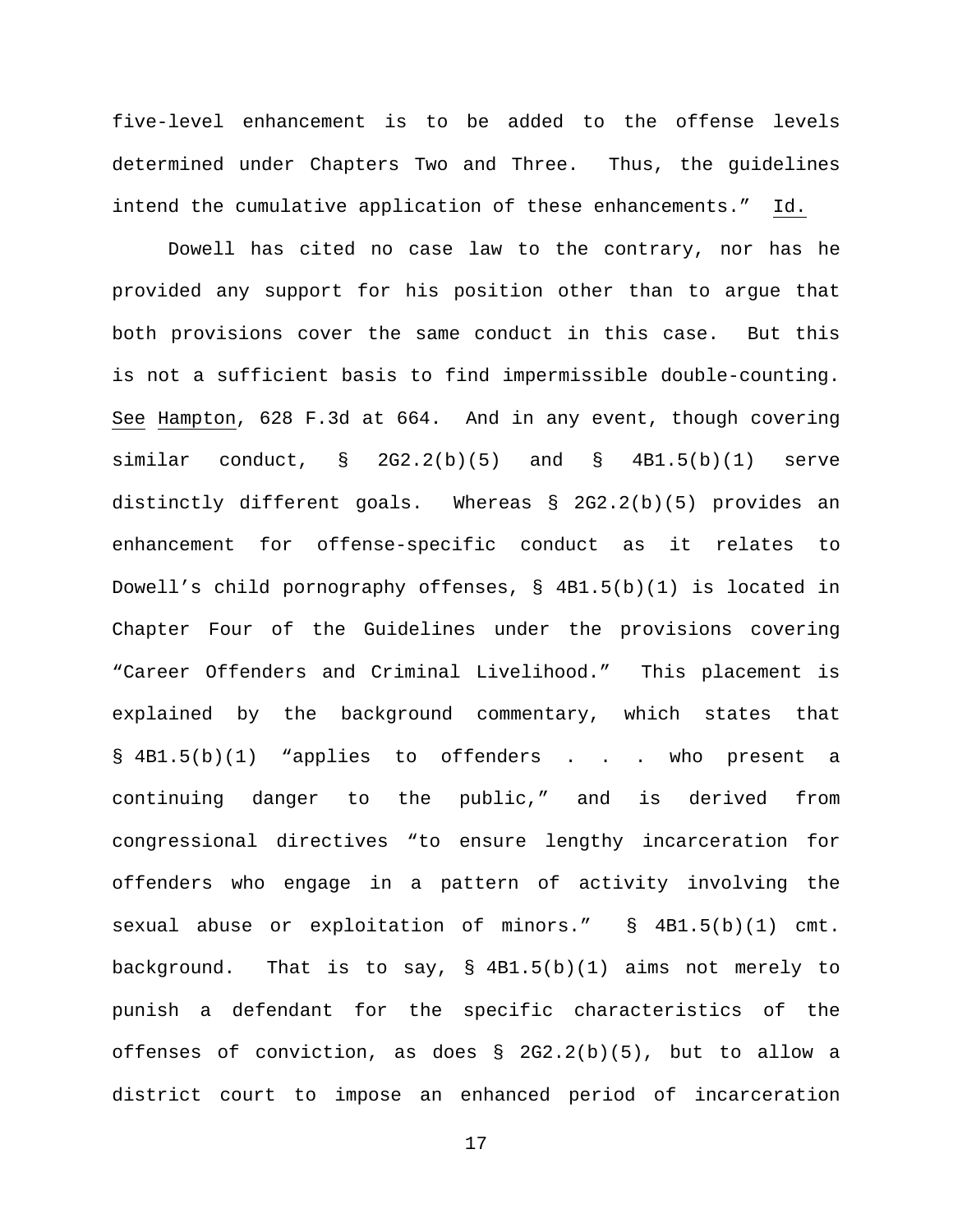because the defendant presents a continuing danger to the public. These distinct aims further support our conclusion that the application of both Guidelines sections does not constitute impermissible double counting.

### B.

Dowell next contends that the application of a "vulnerable victim" enhancement under § 3A1.1(b)(1) was improper where the district court already applied enhancements under §§ 2G2.1(b)(1)(A) and 2G2.2(b)(2) for victims under the age of twelve. Whether the vulnerable victim enhancement applies in a case such as this is a question of first impression in this circuit.

Section 2G2.1(b)(1) of the Guidelines provides for a fourlevel enhancement with respect to, *inter alia*, the production of child pornography "[i]f the offense involved a minor who had  $(A)$ not attained the age of twelve years," and a lesser enhancement if the victim had "attained the age of twelve years but not attained the age of sixteen years." U.S.S.G. § 2G2.1(b)(1). Section 2G2.2(b)(2) provides for a two-level enhancement with respect to, *inter alia*, trafficking in child pornography "[i]f the material involved a prepubescent minor or a minor who had not attained the age of 12 years." U.S.S.G. § 2G2.2(b)(2).

Chapter Three of the Guidelines provides for an additional, two-level upward adjustment with respect to any conviction, not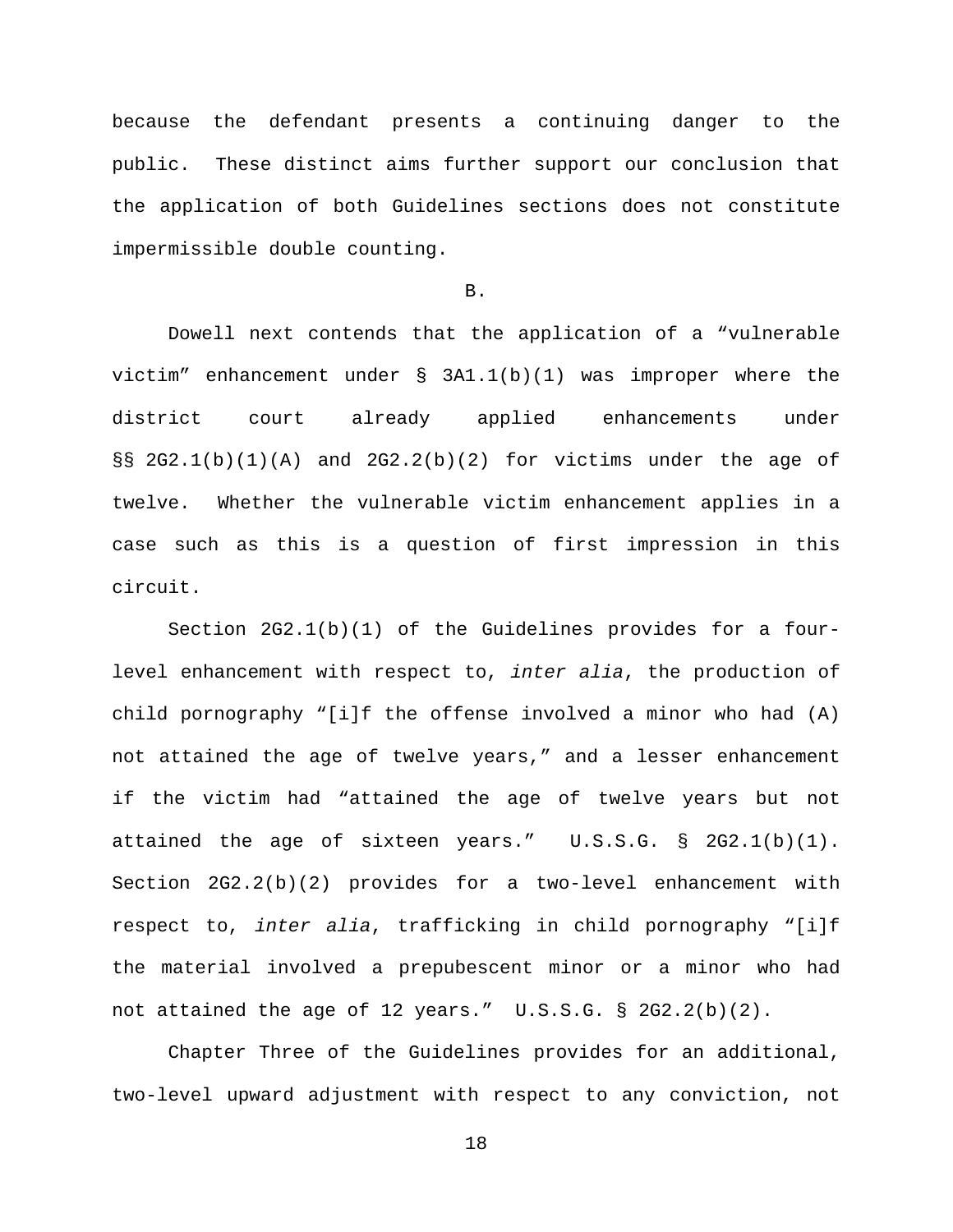just those involving child pornography, "[i]f the defendant knew or should have known that a victim of the offense was a vulnerable victim." U.S.S.G. § 3A1.1(b)(1). The Guidelines commentary defines a "vulnerable victim" as "a person (A) who is a victim of the offense of conviction and any conduct for which the defendant is accountable under §1B1.3 (Relevant Conduct); and (B) who is unusually vulnerable due to age, physical or mental condition, or who is otherwise particularly susceptible to the criminal conduct." U.S.S.G. § 3A1.1 cmt. n.2. Importantly, however, the commentary directs:

Do not apply subsection (b) if the factor that makes the person a vulnerable victim is incorporated in the offense guideline. For example, if the offense guideline provides an enhancement for the age of the victim, this subsection would not be applied unless<br>the victim was unusually vulnerable for reasons unusually vulnerable for reasons unrelated to age.

## Id.

At sentencing, the district court relied on recent case law from two of our sister circuits, United States v. Wright, 373 F.3d 935 (9th Cir. 2004), and United States v. Jenkins, 712 F.3d 209 (5th Cir. 2013), and adopted the PSR's recommendation to apply the vulnerable victim adjustment to each of counts one through ten -- relating to the production of child pornography with respect to Minor A -- and to count thirteen. The court declined to apply the adjustment to the counts involving Minor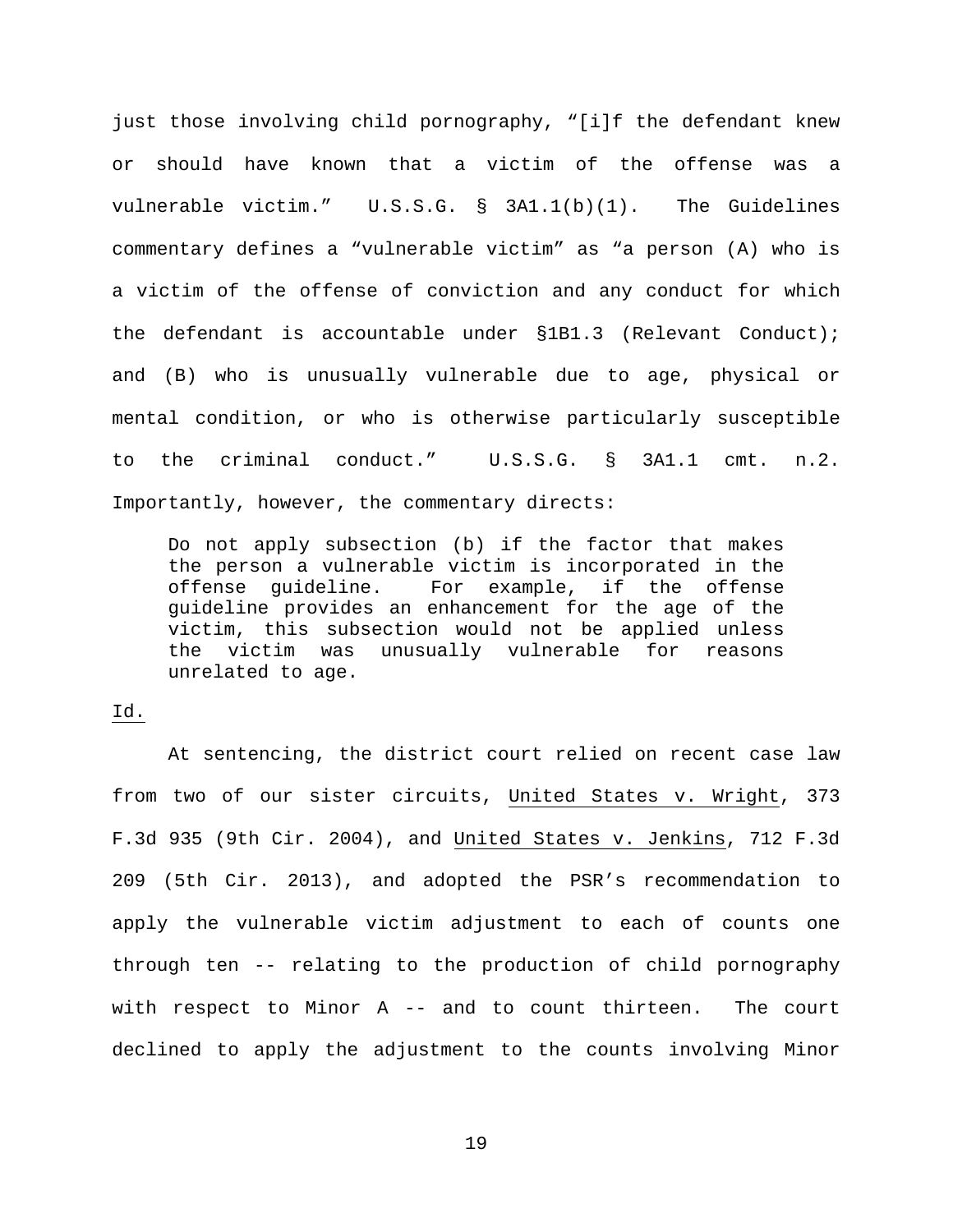B. As we explain, the district court erred in applying the adjustment.

In Wright, the defendants were convicted of producing child pornography involving their eleven-month-old son, as well as other victims. The district court applied the vulnerable victim adjustment based on "the extremely young age of some of the children involved, the extremely small physical size, the extreme vulnerability of these children, and the fact that they were made available to [another individual] as well." 373 F.3d at 942 (internal quotation marks omitted). On appeal, the Ninth Circuit held that the vulnerable victim adjustment was appropriate "because the victims' vulnerability [was] not fully 'incorporated' in the victim-under-12 adjustment." Id. at 943. Specifically, Wright found that whereas "[m]ost children under 12 are well beyond the infancy and toddler stages of childhood," the under-twelve enhancement does not account for

these especially vulnerable stages of childhood . . . , so there is no double-counting of age in considering infancy or the toddler stage as an additional vulnerability. Though the characteristics of being an infant or toddler tend to correlate with age, they can exist independently of age, and are not the same thing as merely not having "attained the age of twelve years."

Id. According to the court, "[t]he extreme youth and small physical size factors . . . account for traits and characteristics -– such as an inability to communicate, an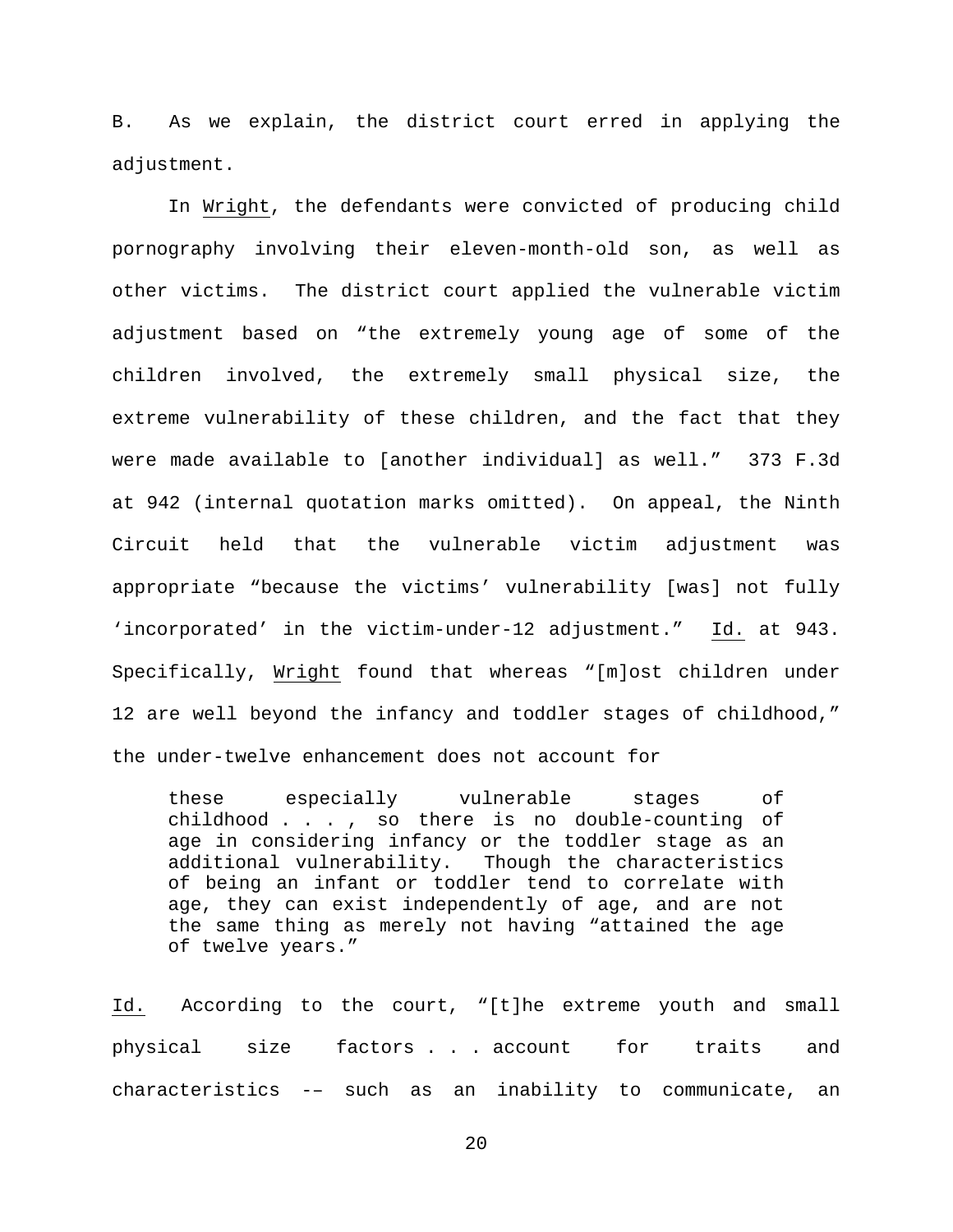inability to walk, and . . . increased pain upon sexual penetration -- that roughly correlate with age, but are not necessarily related to age," and "can exist independently of age." Id. Thus, the Ninth Circuit approved of the application of the vulnerable victim enhancement on the basis of the district court's factual findings.

Subsequently, the Ninth Circuit extended the reasoning that applied to infants in Wright to reach toddlers as well, finding that the notion that it "should distinguish Wright on the ground that the victim in Wright was an infant, whereas [] a toddler victim could have walked away, [was] so weak as to be frivolous," as a toddler also has a diminished ability to resist that an older child might possess. United States v. Holt, 510 F.3d 1007, 1011–12 (9th Cir. 2007).

More recently, the Fifth Circuit adopted the holding of Wright in Jenkins. Jenkins was charged with several counts arising out of his possession and distribution of child pornography primarily involving seven- to ten-year-olds but including a number of "infants/toddlers," some of whom were depicted being penetrated, visibly hurt, or bound. Jenkins, 712 F.3d at 211. Jenkins' pre-sentence report recommended application of a vulnerable victim adjustment based on the existence of images "depict[ing] sexual abuse and exploitation of young and small children who are unable to resist or object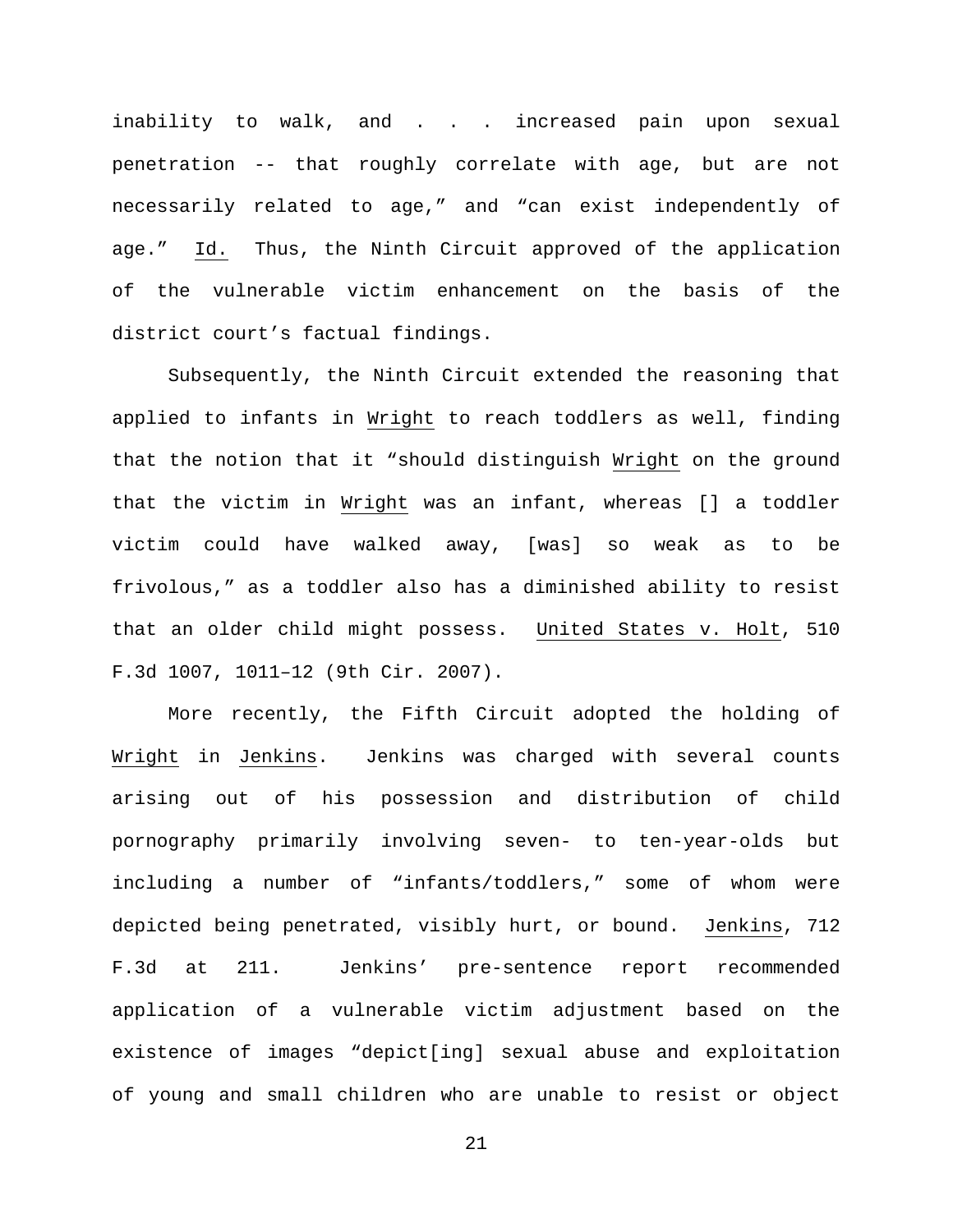to the abuse or exploit [sic], making them susceptible to abuse and exploitation and thus, vulnerable victims." Id. (internal quotation marks omitted). The district court agreed with that recommendation over Jenkins's objection and applied the adjustment.

The Fifth Circuit upheld the vulnerable victim adjustment, and explained its reasoning as follows:

Consider an enhancement for a victim under the age of twelve: A person who is unable to walk is no doubt especially vulnerable to many crimes. Most children under the age of twelve are able to walk. Some children under twelve, infants, are unable to walk due to extreme young age. Other children may be unable to<br>walk due to paralysis. We see no reason why a We see no reason why a "vulnerable victim" enhancement based on inability to walk should be applied to paralyzed children but not to infants. Although an infant's inability to walk is "related to age," it is not accounted for by the "victim under twelve" enhancement.

Id. at 213–14.

The Fifth Circuit found no "logical reason why a 'victim under the age of twelve' enhancement should bar application of the 'vulnerable victim' enhancement when the victim is especially vulnerable, even as compared to most children under twelve." Id. at 214. Because the extreme youth of the victims was not fully encompassed in the "under twelve" enhancement, the Fifth Circuit found that it therefore was not "incorporated in the offense guideline" as required by U.S.S.G. § 3A1.1 application note 2.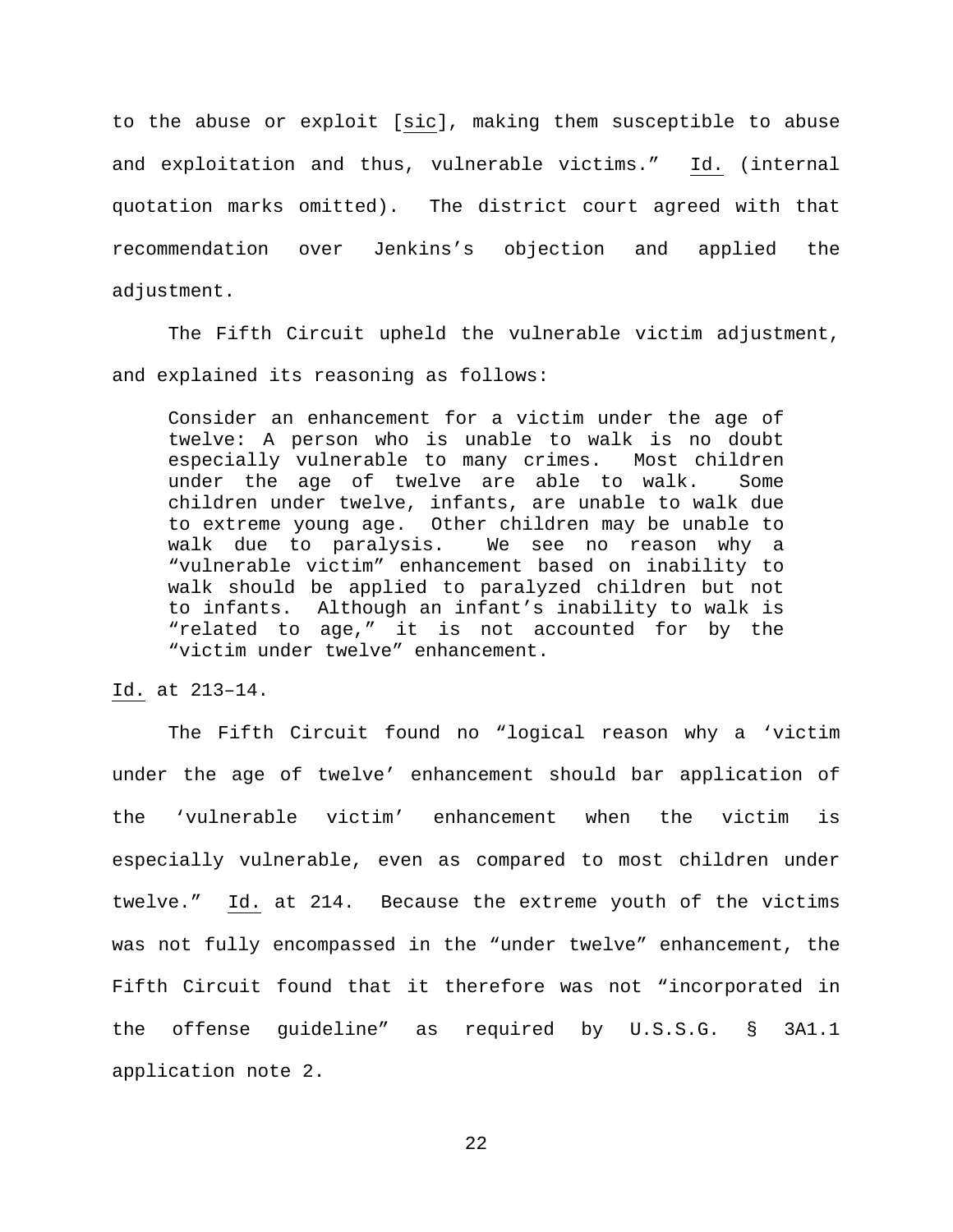Over the course of the lengthy sentencing hearing, the district court gave careful consideration to the facts of this case, and analyzed them thoroughly in light of Jenkins and Wright. On the applicability of the vulnerable victim adjustment, the court explained as follows:

Now, in this case I watched the video. And it is clear to me -- from the video clip that we have seen in evidence in this case, it is clear to me of how vulnerable this child is and how -- the [three-yearold] minor victim A, and how her cognitive abilities just do not allow her to appreciate what is going on with her, what is being done to her, and the progression of this vile abuse that was inflicted on her.

From my own viewing of the videos and looking at what happened over the progression, seeing that she plainly doesn't understand what is going on here, focusing on her cognitive development, I believe that this victim is particularly vulnerable.

First and foremost, the concern of this Court notes that the psychological effect of this abuse is clear based on the progression of abuse in this case due to the vulnerabilities of minor child A. At first the Court notes that the child is giggling and laughing and saying, "Stop it," and attempting to put her pants back on, her underpants back on, as the defendant was beginning to groom her and begin his abuse. And due to her cognitive state, she just thought he was just playing with her. He was picking<br>her up, upside down, laughing. She's laughing her up, upside down, laughing. particularly when she's held upside down while he was doing other things.

And it is clear from viewing this progression, as depicted in the evidence, throughout the several months that this happened, the child went from telling<br>the defendant "No" to requesting such conduct, the defendant "No" to requesting such conduct,<br>demonstrating the particular vulnerability the particular vulnerability psychologically in this child.

In that regard, the Court notes what I pointed out earlier, the different levels of abuse inflicted on minor victim A and [five-year-old] minor victim B. Both these children are under 12 years old. And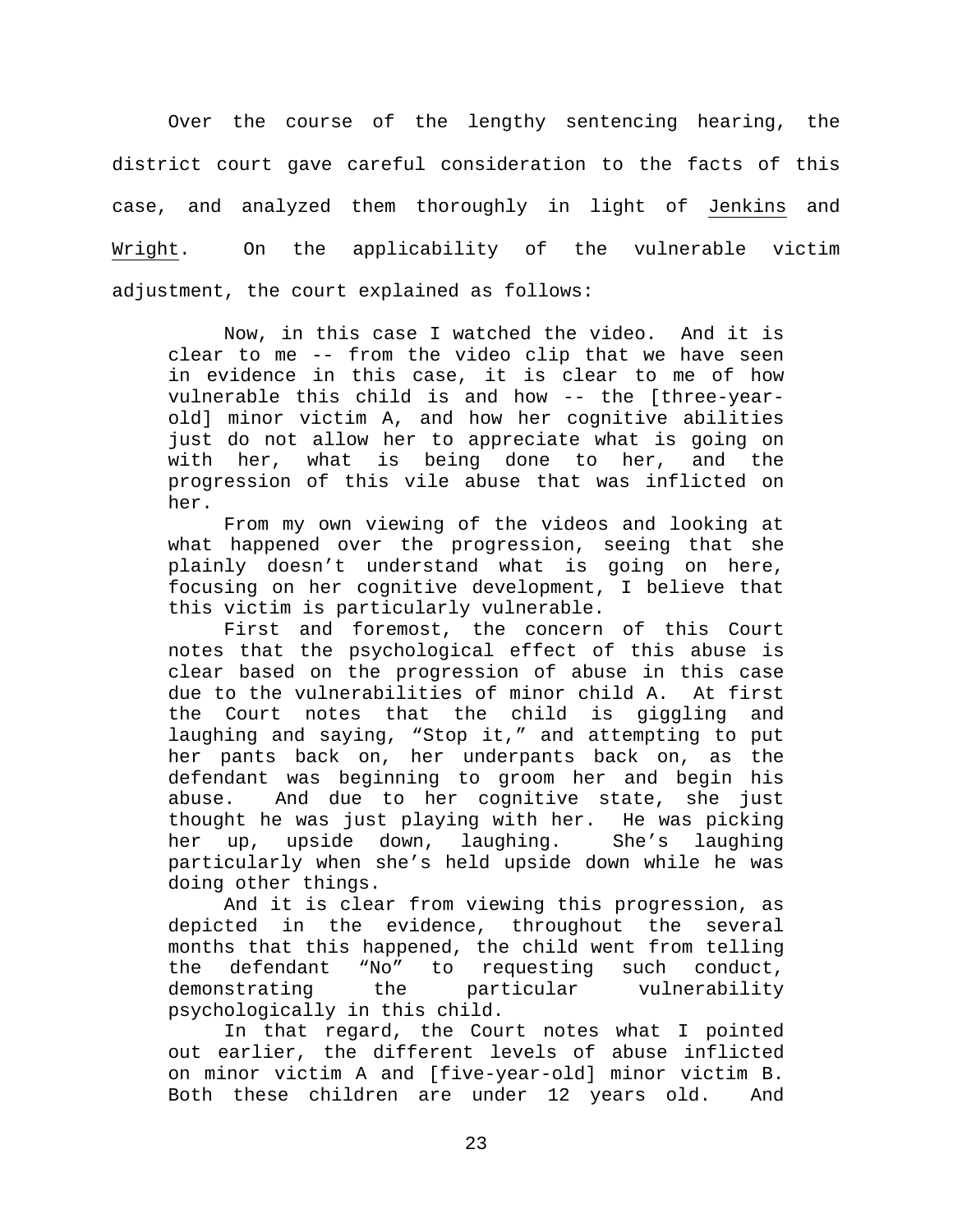2G2.2(b)(2) treats them the same, treats them the same. And that points up more than anything for me why  $2G2.2(b)(2)$  doesn't cover the waterfront here.

There is a stark difference in the abuse inflicted on minor victim A and minor victim B. And that points up the very reason why the under-12 enhancement in 2G2.2(b)(2) paints with too broad a brush. Minor victim A is much less cognitively<br>capable of understanding her abuse. She's much more capable of understanding her abuse. psychologically susceptible to accepting and welcoming this conduct than an older child would be. She is, in fact, a more vulnerable victim. And I believe the fact, a more vulnerable victim. two-point enhancement is not double counting.

The Court is persuaded on the specific facts of this case that the Jenkins and Wright cases got it right, and I'm going to apply it.

J.A. 172–73.

There is no question that, read alone, §§ 2G2.1(b)(1) and 2G2.2(b)(2) appear to treat the abuse of a mature and knowledgeable eleven-year-old the same as that of an infant for sentencing purposes. For this reason, Jenkins, Wright, and the ruling below all hold an inherent appeal. However, the Supreme Court has recognized that "commentary in the Guidelines Manual that interprets or explains a guideline is authoritative unless it violates the Constitution or a federal statute, or is inconsistent with, or a plainly erroneous reading of, that guideline." Stinson v. United States, 508 U.S. 36, 38 (1993). And here, the commentary clearly states that "if the offense guideline provides an enhancement for the age of the victim, [the vulnerable victim adjustment] would not be applied unless the victim was unusually vulnerable for reasons unrelated to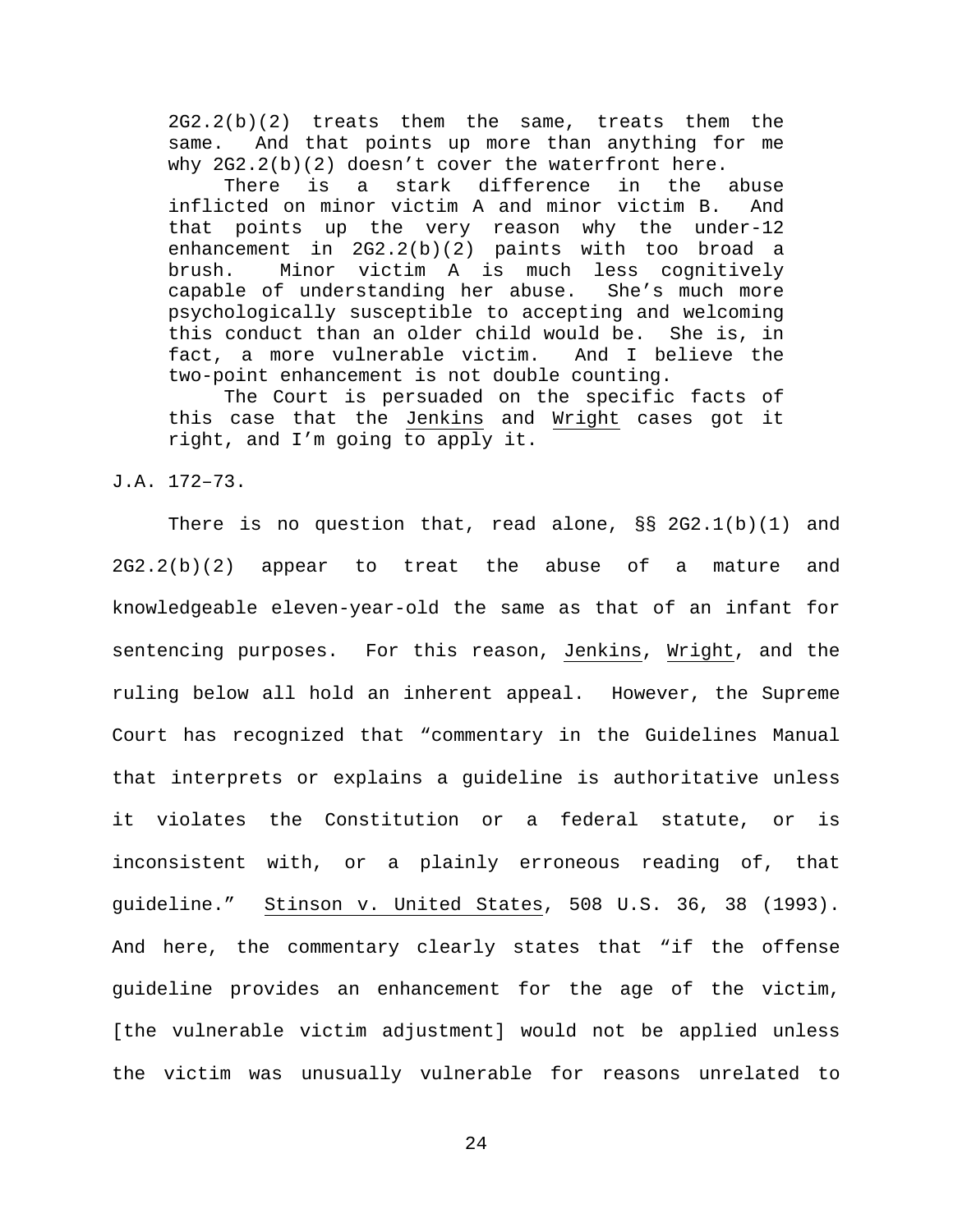age." U.S.S.G. § 3A1.1 cmt. n.2. Therefore, the question we must consider is not whether Minor A was particularly vulnerable for reasons distinct from those that would apply to, for example, a child of twelve, but whether she was vulnerable for reasons that do not relate to her age at all.

With this in mind, we find that, although the district court made detailed and careful factual findings, its ultimate reasons for applying the vulnerable victim adjustment relied on age-related factors. Most importantly, the court noted that Minor A's "cognitive abilities just do not allow her to appreciate what is going on with her, what is being done to her," J.A. 172, as compared with Minor B, who was better able to understand the abuse to which she was exposed because she was two years older. And it specifically found that Minor A was "much more psychologically susceptible to accepting and welcoming this conduct than an older child would be." Id. at 173. This justification unavoidably rests on the extremely young age of Minor A, because the record is devoid of any facts that would suggest that Minor A's cognitive ability and psychological state was a product of anything other than her age. These reasons simply are not "unrelated to age," but focus closely on the differences between a three-year-old and an older child under twelve. Accordingly, it was error to apply the vulnerable victim adjustment on the basis of these findings.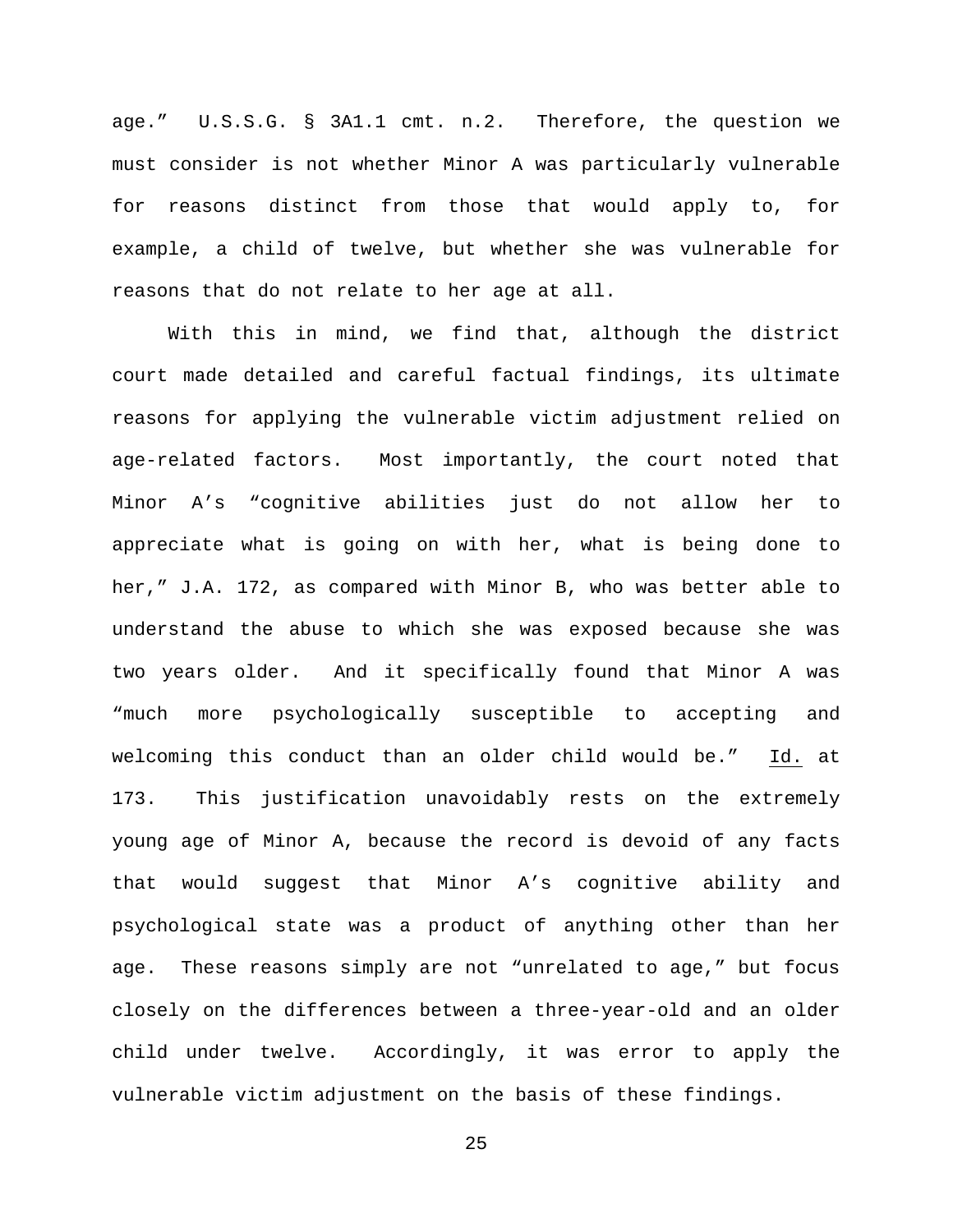To the extent that Wright and Jenkins can be read to approve of applying the adjustment for conditions that, like Minor A's cognitive development or psychological susceptibility, necessarily are related to her age, we respectfully disagree with those cases. Because Minor A's characteristics were "related to [her] age," we find that their consideration is foreclosed by the application note to § 3A1.1.

This is not to say that conditions that make a three-yearold more vulnerable than an eleven-year-old cannot support the application of the vulnerable victim adjustment allowed by § 3A1.1(b)(1), provided that they are unrelated to age. See, e.g., United States v. Grubbs, 585 F.3d 793, 805–06 (4th Cir. 2009) (upholding adjustment based on defendant giving higher grades, gifts, and promises of a scholarship to certain children and gaining the trust of another victim's ill single mother); see also United States v. Willoughby, 742 F.3d 229, 241 (6th Cir. 2014) (approving of adjustment for sixteen-year-old based on her status as "a homeless runaway with a history of abuse and neglect"); United States v. Irving, 554 F.3d 64, 75 (2d Cir. 2009) (affirming application of adjustment based on the fact that the child victims were homeless, impoverished, and without "parental or other appropriate guidance"); United States v. Gawthrop, 310 F.3d 405, 412 (6th Cir. 2002) (affirming adjustment with respect to defendant's three-year-old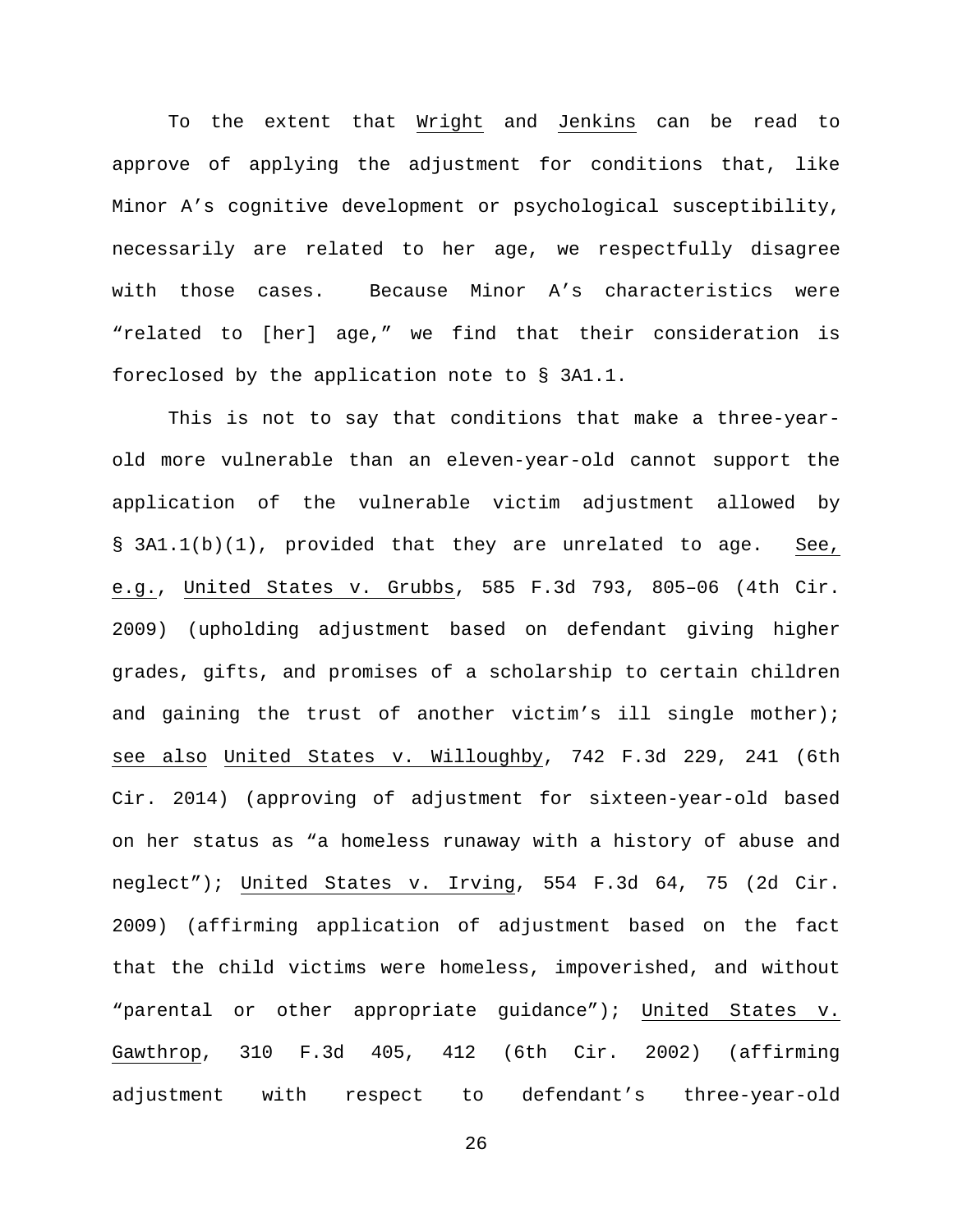granddaughter on the basis of familial relationship, not age). But in this case, where Minor A's vulnerability was based on her cognitive and psychological development and intimately was linked to her age, the adjustment does not apply.

Our view is buttressed further by the fact that, although the Guidelines provisions relating to production of child pornography provide offense-specific enhancements for victims under the age of sixteen, § 2G2.1(b)(1)(B), and Guidelines provisions relating to various child pornography convictions provide offense-specific enhancements for victims under the age of twelve,  $\S S$  2G2.1(b)(1)(A) and 2G2.2(b)(2), the Sentencing Commission has not defined a younger age bracket (such as children under the age of four) that would merit an additional enhancement. Although the Government speculated at argument that this is because the Guidelines have not yet caught up to changes in the patterns of abuse that have occurred over the last decade, the distinction between the inherent vulnerability of an eleven-year-old child and a toddler is not new. In placing the relevant line at twelve years of age, the Sentencing Commission divided the abuse of a prepubescent child from the abuse of a pubescent or post-pubescent child, and implicitly precluded courts from drawing additional lines below that point. We read this not as a statement that three-year-olds and elevenyear-olds are the same for all purposes, but that, in weighing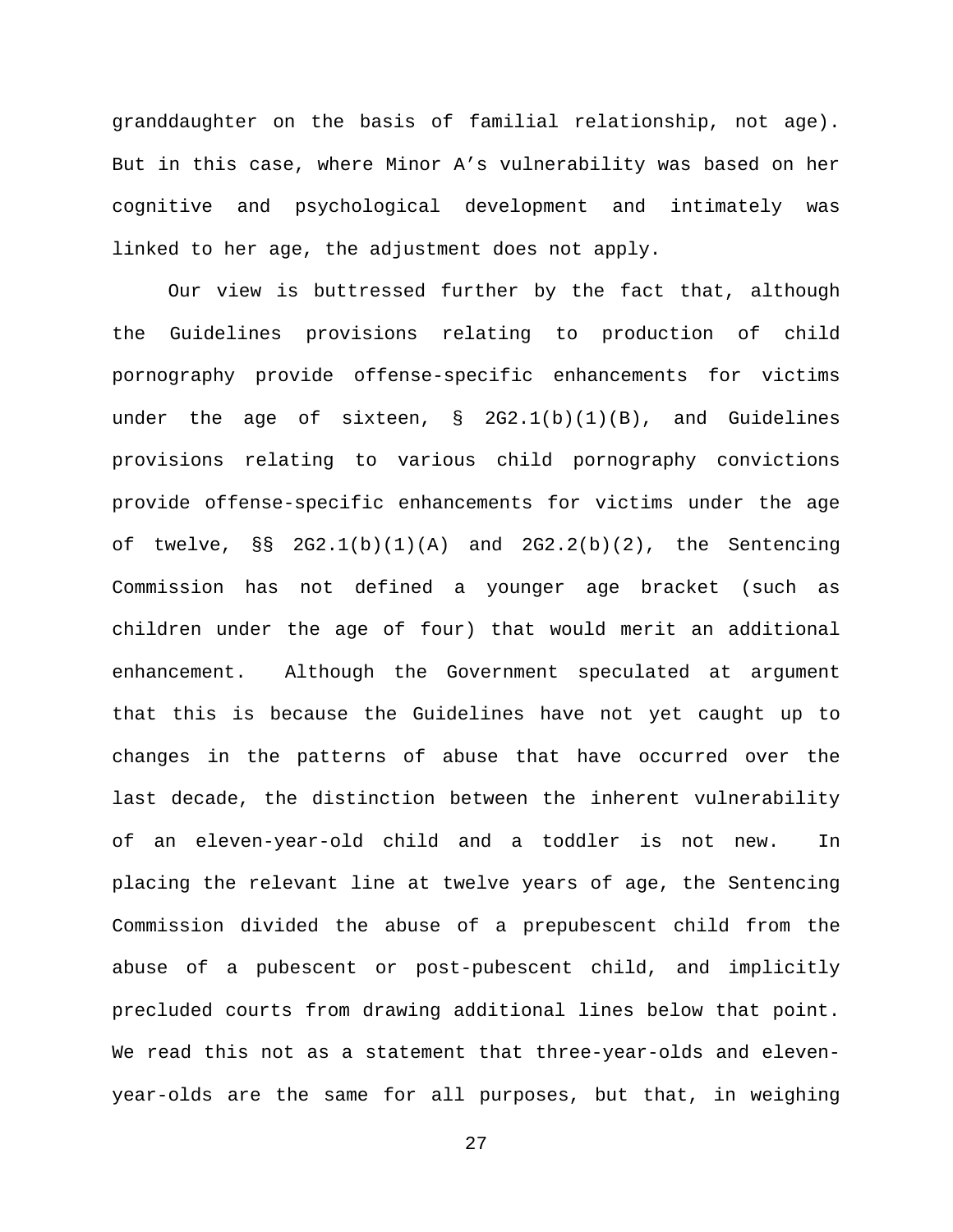the proper level of punishment for child pornography offenses, the considered judgment of the Sentencing Commission is that, once the offense involves a child under twelve, any additional considerations based solely on age simply are not appropriate to the Guidelines calculation. We will not upset the comprehensive and delicate balancing by the Sentencing Commission in crafting the Guidelines.<sup>[3](#page-27-0)</sup>

Although the vulnerable victim enhancement should not have been applied, "sentencing error is subject to harmlessness review. Sentencing 'error is harmless if the resulting sentence [is] not longer than that to which [the defendant] would otherwise be subject.'" United States v. McManus, 734 F.3d 315, 318 (4th Cir. 2013) (quoting United States v. Mehta, 594 F.3d

<span id="page-27-0"></span> $3$  The Fifth Circuit purported to recognize an inherent flaw in our reading of § 3A1.1(b)(1) that, "[f]or example, the specific offense guidelines for some crimes provide enhancements based on the young age of the victim but do not provide<br>enhancements based on the old age of the victim." Jenkins, 712 enhancements based on the old age of the victim." F.3d at 213. According to the Fifth Circuit, a literal reading of the Guidelines commentary language would "seemingly prohibit a court from applying the 'vulnerable victim' enhancement where a victim of one of these crimes was especially vulnerable due to extreme old age." Id. However, if a Guideline provides an enhancement for youth but not for old age, we cannot see how the age of an elderly victim "is incorporated in the offense guideline," U.S.S.G. § 3A1.1 cmt. n.2, and so we see no problem with applying the vulnerable victim adjustment for an elderly victim pursuant to  $\S 3A1.1(b)(1)$  in such circumstances. In any event, because the offenses at issue here are child pornography offenses, the old age of a victim cannot be an aggravating factor under the relevant Guidelines provisions.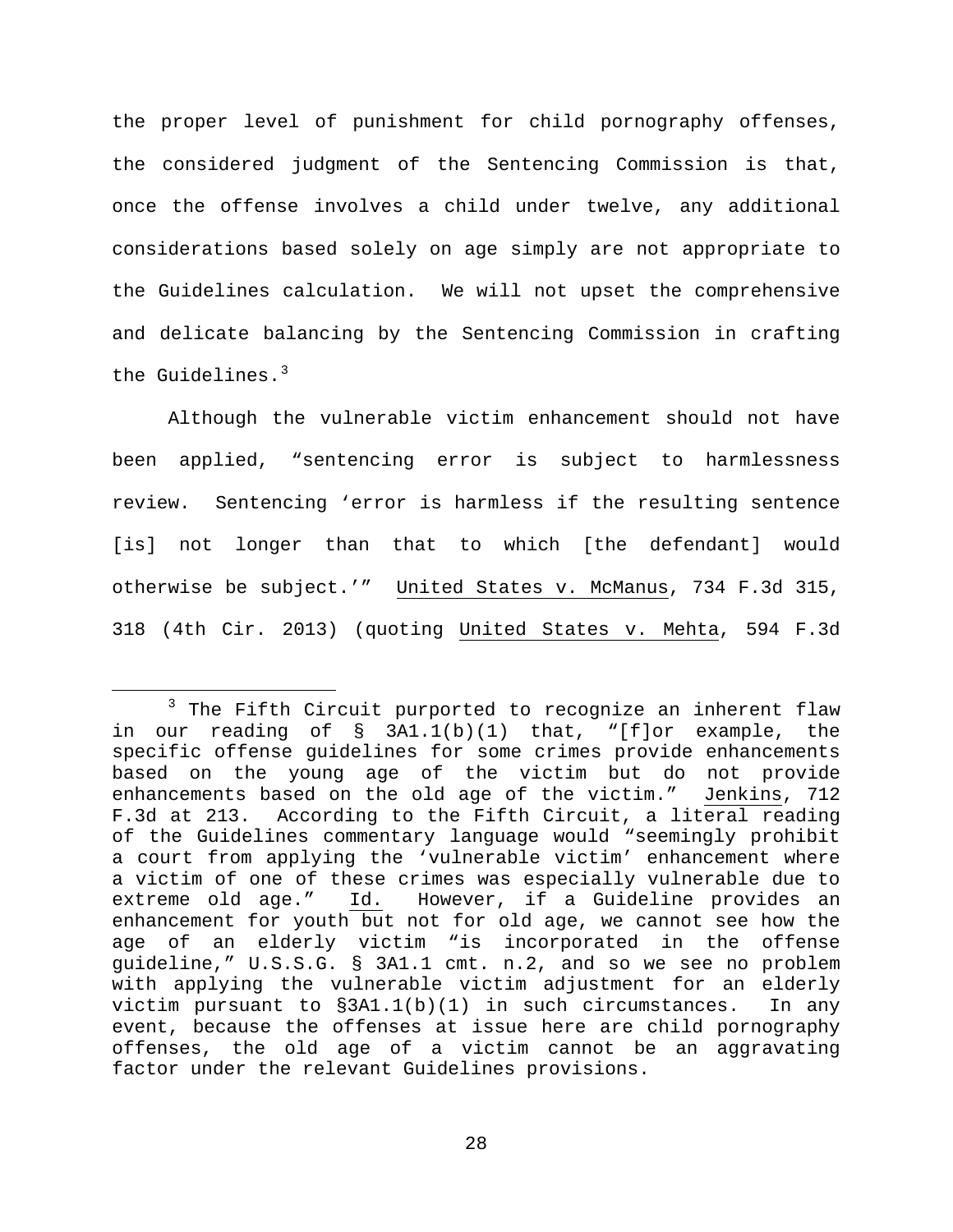277, 283 (4th Cir. 2010) (alterations in original)). A review of the record shows that the application of the vulnerable victim adjustment did not affect the ultimate Guidelines range or Dowell's sentence.

The district court applied the vulnerable victim adjustments to counts one through ten and count thirteen, yielding seven counts with a total offense level of 40 and four with a total offense level of 42. J.A. 340–48. Without the vulnerable victim adjustment, each of these offense levels would be decreased by two, resulting in seven counts with an offense level of 38 and four with an offense level of 40, to be added to counts eleven and twelve with a total offense level of  $38.^4$  $38.^4$  This lowers the highest offense level from 42 to 40, but leaves unchanged the number of units to be accounted for under U.S.S.G. § 3D1.4, yielding the same five-level increase to a combined offense level of 45. Adding the five-level enhancement under § 4B1.5(b)(1) and subtracting three levels for acceptance of responsibility under § 3E1.1, we arrive at a final offense level

<span id="page-28-0"></span><sup>&</sup>lt;sup>4</sup> The PSR indicated that the images of child pornography on Dowell's computer included images of "a prepubescent girl bound and blindfolded," J.A. 347, which may have been a reason unrelated to age sufficient to support a vulnerable victim<br>adjustment with respect to count thirteen. However, the only adjustment with respect to count thirteen. basis for the adjustment articulated by the district court was the vulnerability of Minor A and therefore we do not apply the vulnerable victim adjustment to count thirteen in the harmlessness analysis.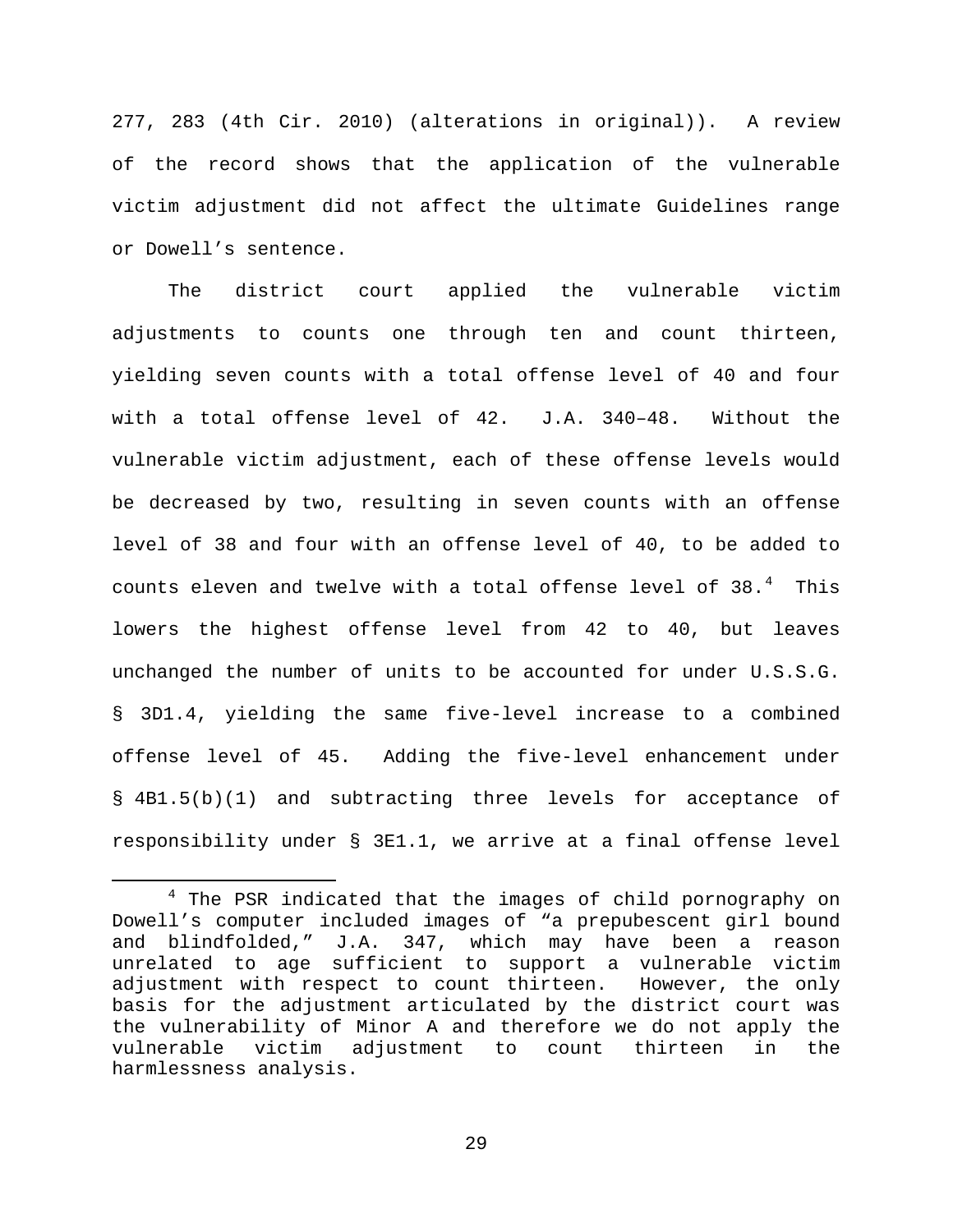of 47, which still is above the maximum Guidelines offense level of 43. Accordingly, even without the vulnerable victim enhancement, Dowell's Guidelines calculation would remain functionally identical, and the error in applying the vulnerable victim adjustment was harmless.

## $C<sub>1</sub>$

Finally, Dowell argues that his sentence is substantively unreasonable and "failed to comply with the objectives of the Federal Sentencing Statute," 18 U.S.C. § 3553(a). Appellant's Br. 15. "As we have held repeatedly, a sentence within a properly calculated advisory Guidelines range is presumptively reasonable. [A] defendant can only rebut the presumption by demonstrating that the sentence is unreasonable when measured against the § 3553(a) factors." United States v. Montes-Pineda, 445 F.3d 375, 379 (4th Cir. 2006). Section 3553(a) requires a district court to impose a sentence that is "sufficient, but not greater than necessary, to comply with the purposes" of the statute, considering, *inter alia*:

- (1) the nature and circumstances of the offense and the history and characteristics of the defendant;
- (2) the need for the sentence imposed-- (A) to reflect the seriousness of the offense, to promote respect for the law, and to provide just punishment for the offense; (B) to afford adequate deterrence to criminal conduct; (C) to protect the public from further crimes of the defendant; and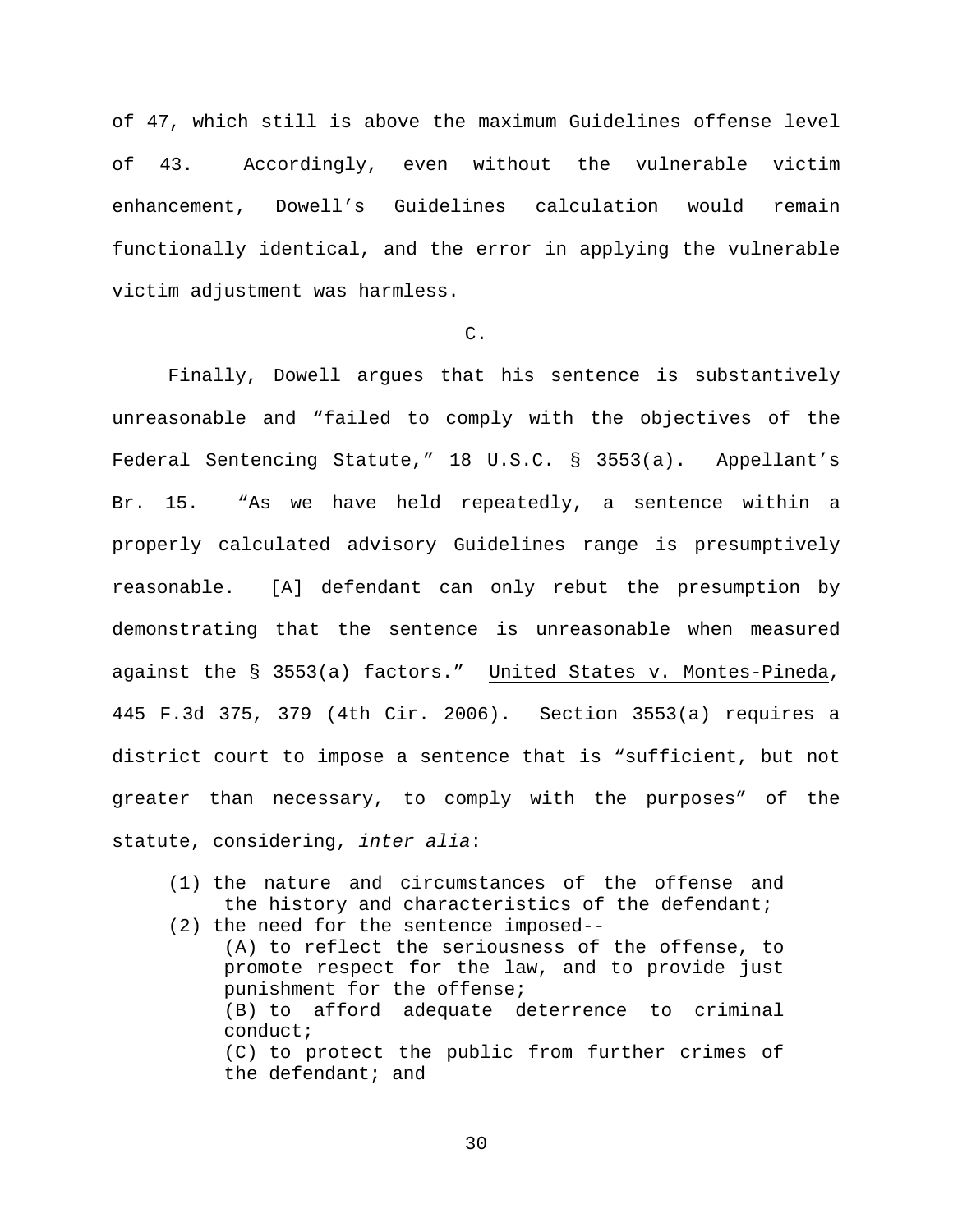(D) to provide the defendant with needed educational or vocational training, medical care, or other correctional treatment in the most effective manner; [and]

. . . . . (6) the need to avoid unwarranted sentence disparities among defendants with similar records who have been found guilty of similar conduct . . . .

"A sentence that does not serve the announced purposes of  $\S$  3553(a)(2) is unreasonable. . . . Likewise, a sentence that is greater than necessary to serve those purposes is unreasonable." United States v. Shortt, 485 F.3d 243, 248 (4th Cir. 2007).

Dowell primarily argues that a sentence of 960 months necessarily is unreasonable for a first offense that is not a homicide. See Appellant's Br. 15–20. But as a threshold matter, the 960-month sentence imposed by the district court was within the Guidelines range of life. J.A. 306. It therefore is presumptively reasonable on appeal. Rita v. United States, 551 U.S. 338, 347 (2007); Cobler, 748 F.3d at 582.

Further, the record in this case demonstrates that the district court meticulously considered the § 3553(a) factors in crafting a sentence that, in the court's opinion, was sufficient but not greater than necessary to punish Dowell's conduct, deter future crimes, and prevent him from being able to reoffend. See J.A. 311–15. We found a similar sentence to be reasonable in Cobler, 748 F.3d at 582, and Dowell has provided no reason to upset the judgment of the district court here.